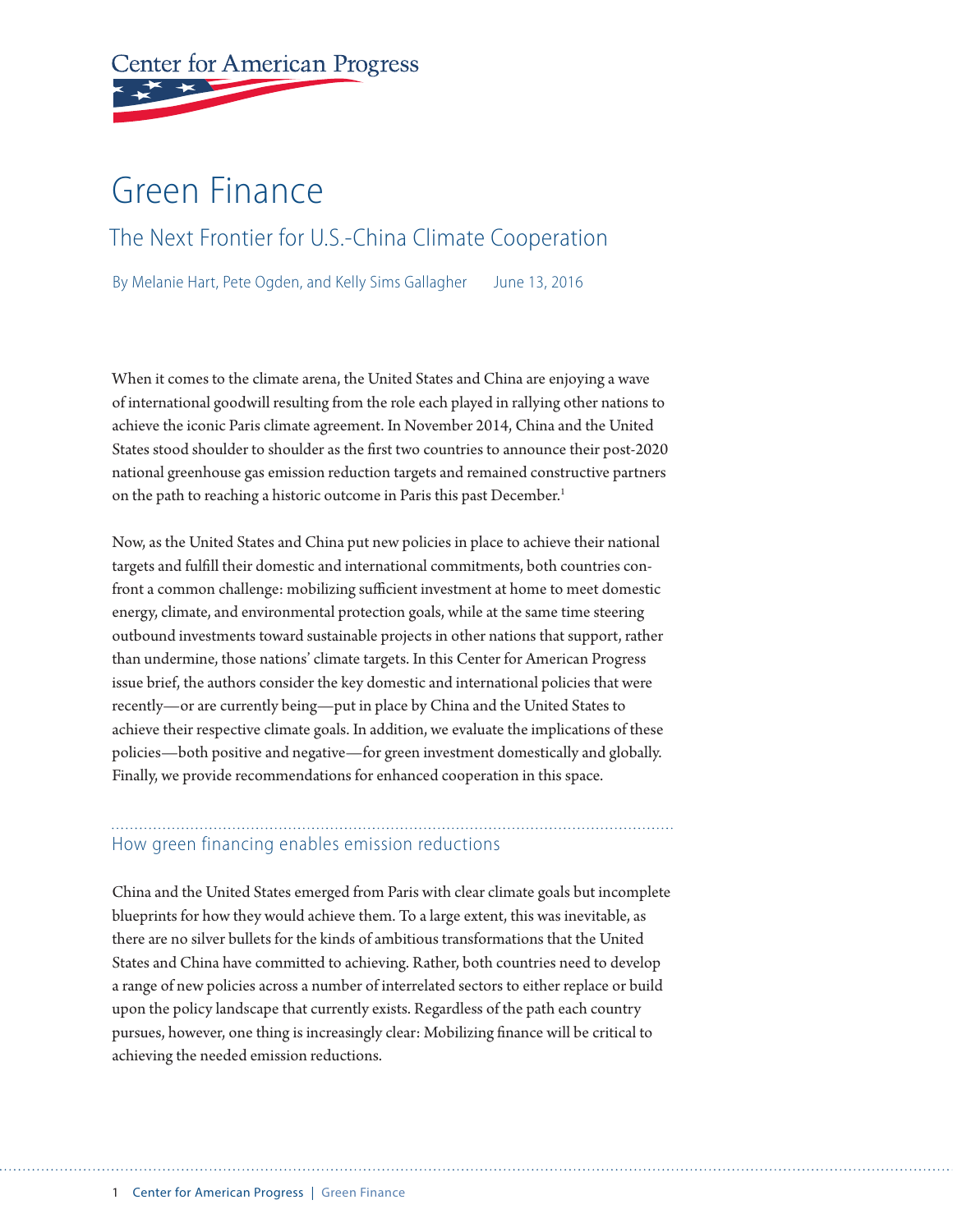In this regard, China is guided by three top-tier national climate targets:

- 1. Peak carbon dioxide emissions around 2030, and aim to peak before 2030 if possible
- 2. Increase the nonfossil fuel portion of the nation's energy mix from 11.2 percent at year-end 2014 to around 20 percent around 2030
- 3. Reduce carbon intensity—which is the amount of carbon emitted per unit of gross domestic product, or GDP—to 60 percent to 65 percent below 2005 levels around  $2030.<sup>2</sup>$

China already has a number of domestic policy measures in place to move it toward these climate goals. Those existing policy measures include increasingly stringent energy efficiency standards for motor vehicles, industrial equipment, and appliances; a feed-in-tariff scheme that pays renewable energy producers a premium for the power they generate; and fast-track coal control and emission peak programs that impose particularly ambitious coal use and emission reduction targets in regions that, when added together, produced more than 66 percent of China's GDP in 2014.<sup>3</sup>

In addition, under China's new five-year plan for 2016 to 2020, its leaders are working to reform the electric regulatory system and impose more stringent coal caps in the nation's inland and western regions. Power-sector reform will be particularly critical to this effort because China's state-run power grid has been a bottleneck for clean energy expansion.4 In September 2015, Chinese President Xi Jinping stated that Beijing plans to move the nation toward a "green dispatch" system that would put renewable energy at the top of the priority list for transmission across the nation's overloaded power grids.<sup>5</sup> That would be a critical step toward meeting China's international commitment to nearly double the nonfossil fuel portion of its energy mix by 2020.<sup>6</sup> China's other major new climate policy is a national emissions trading system that is expected to cover the nation's power sector as well as six or more major industries starting in 2017.<sup>7</sup>

The effectiveness of these and other new policies remains to be seen, but there is wide recognition that any path forward will require scaled-up investment. When Chinese officials speak of "green finance"—which they do increasingly frequently—they are referring precisely to the public and private investment that China will require to meet its environmental challenges, which include its climate targets. According to the latest estimates, China will need to invest up to \$6.7 trillion in low-carbon industries by 2030, or around \$300 billion to \$445 billion per year over the next 15 years to meet its goals under the Paris Agreement.<sup>8</sup> According to China's Institute of Finance and Capital Markets, at most, only 10 percent to 15 percent of that investment will come from public funds; the vast majority will need to come from the private sector.<sup>9</sup>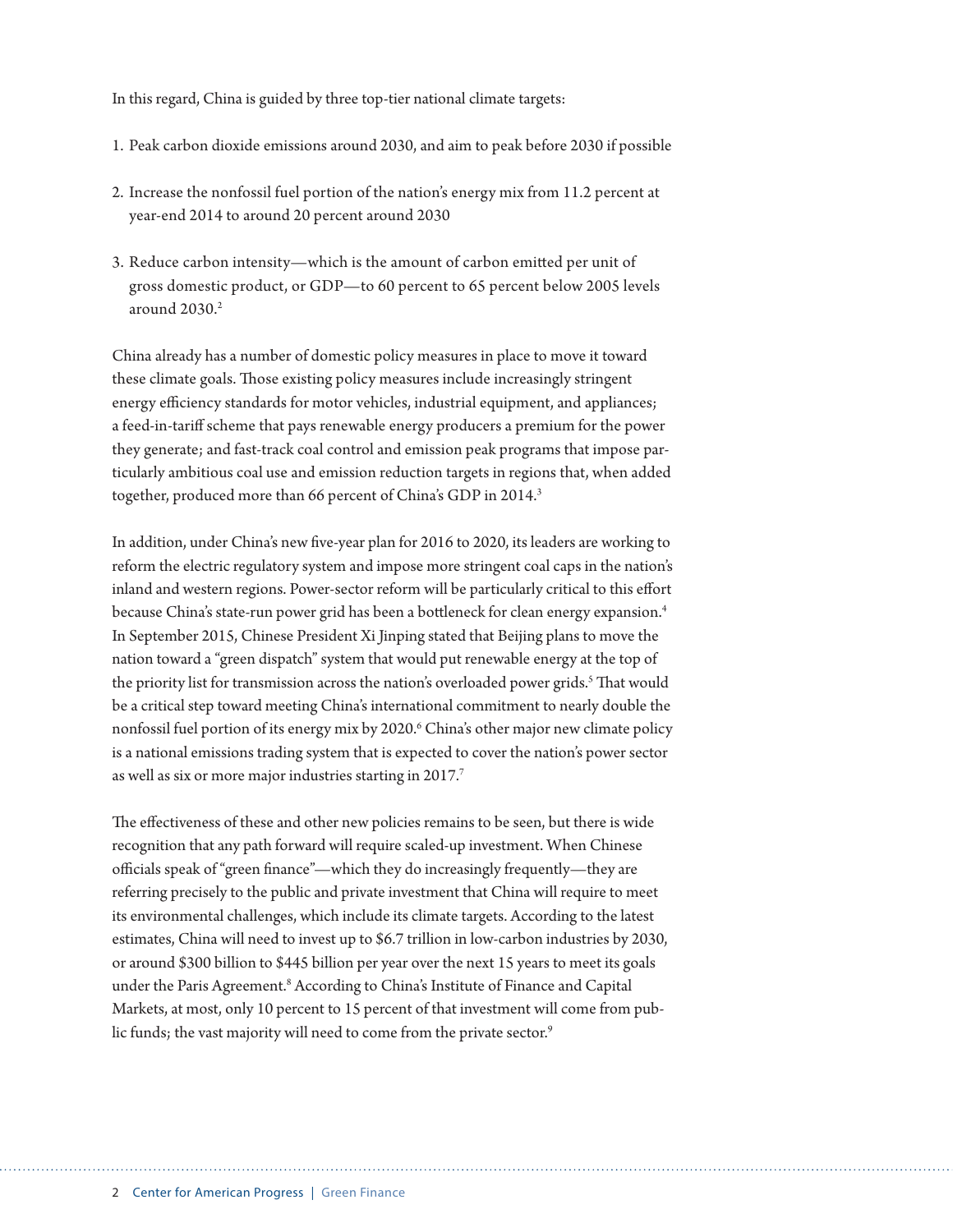Meanwhile, in the absence of comprehensive energy and climate legislation, the Obama administration is working to implement a series of policies and regulations needed to put the United States on a track to achieve its Paris commitment of 26 percent to 28 percent reduction in greenhouse gas pollution below 2005 levels by 2025.10 As of 2015, U.S. emissions were 12 percent below 2005 levels, $^{11}$  so the trajectory is consistent with the target.

At the federal level, this includes the Clean Power Plan, which will for the first time regulate greenhouse gas emissions from power plants; performance standards for motor vehicles; regulations on methane emissions from new oil and gas sources; and reforms to U.S. policy on coal leasing on public lands, all of which are being complemented by action at the state and local levels.<sup>12</sup>

All told, the United States and China are making significant efforts to reduce domestic emissions. Both countries are demonstrating strong leadership on domestic climate policy, and that has opened up new opportunities for mutually beneficial bilateral and multilateral cooperation. The United States and China are already collaborating through the Climate Change Working Group, which has launched multiple collaborative projects under the U.S.-China Strategic and Economic Dialogue, or S&ED; the U.S.-China Clean Energy Research Center, which brings U.S. and Chinese experts together for joint clean energy technology development; and the Mission Innovation initiative, which aims to raise research and development funding across multiple sectors, including clean energy sectors in the United States and China.13 U.S. and Chinese officials also are engaged in a Domestic Policy Dialogue, formally established at the 2015 S&ED, which is a bilateral forum for sharing lessons learned from each nation's climate policy experiences to date.<sup>14</sup> Going forward, there is room to expand these initiatives. Possible areas for enhanced cooperation on domestic policy include reducing non-carbon dioxide greenhouse gas emissions, improving measurement capabilities for land-use and forestry-sector climate impacts and for policies for the power sector, technological innovation, and resilience policy.

# Mobilizing green financing to meet domestic investment needs

Despite the array of collaborative exchanges that are already underway, the United States and China are not yet collaborating in any significant manner on one of their most important shared challenges: how to mobilize private-sector investment to achieve their emission reduction goals. Building out a new clean energy economy requires significant investment capital. Going forward, both nations will try out different approaches to catalyze those investments.

Domestic climate policy and investment policy are mutually reinforcing. Without clear, stable, and consistent climate policies, private firms cannot easily finance investments in low-carbon technologies. Understandably, banks are unwilling to make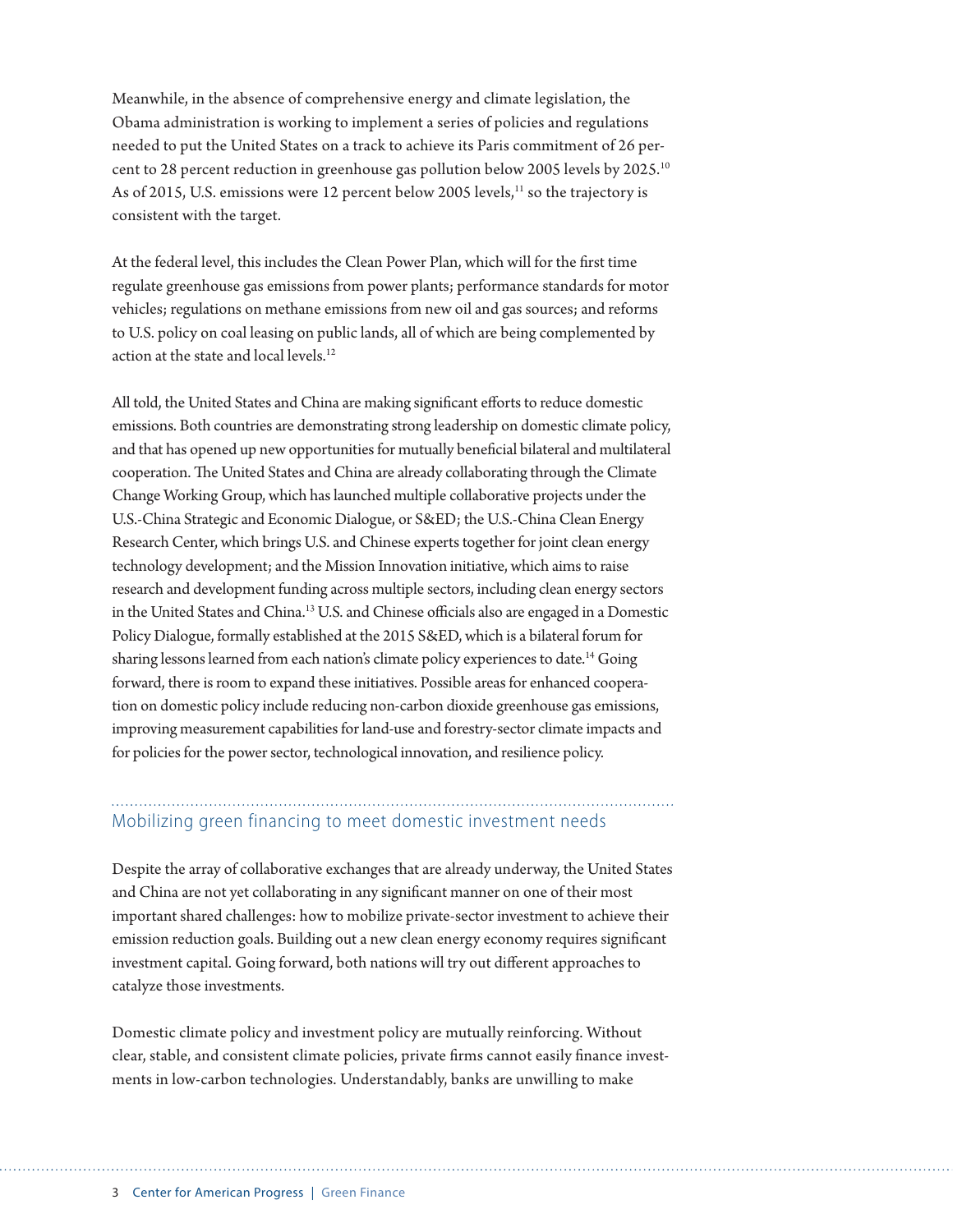loans to projects where a reasonable return on investment cannot be expected. This is where policies such as Production Tax Credits, or PTCs; feed-in tariffs for renewables; performance standards; carbon taxes; or emissions trading programs come into play by creating economic return for cleaner technology industries.15 Such policies create markets for low-carbon technologies and thereby spur greater investment in clean energy. Even so, barriers to financing still can exist for newer technologies that are perceived as risky. Here again, smart renewable investment incentives delivered though Investment Tax Credits, or ITCs; Production Tax Credits, or PTCs; or loan guarantees can help firms obtain financing that otherwise would be unavailable through private capital markets.

The United States has fostered support for domestic clean energy investment through policies designed to reduce the cost of capital necessary to finance these projects. These policies include tax breaks in the federal tax code and several loan programs.16 To help companies seeking to commercialize new clean energy technologies, for instance, the U.S. Department of Energy disburses Title XVII<sup>17</sup> loan guarantees for clean energy projects and Advanced Technology Vehicles Manufacturing, or ATVM, loans for automakers to increase transportation fuel efficiency. Title XVII loan guarantees help fledgling clean energy companies secure investment at more affordable rates than they would on their own because the federal government assumes some of the financial risk associated with new technologies. These types of programs allow companies to attract the investment necessary to develop commercial-scale production and build the clean energy marketplace. The federal programs have helped create or save an estimated 56,000 jobs through 2015 and have prevented 25 million metric tons of carbon dioxide emissions, equivalent to removing 5.28 million cars from the road.<sup>18</sup>

On the other side of project development, the federal government provides an ITC and a PTC to attract investment in new clean energy projects. These two tax credits are central to U.S. clean electricity development and can be claimed by clean electricity generators and investors according to the cost of initial investments or electricity produced over time. From 2000 to 2013, the PTC supported the generation of approximately 417 billion kilowatt hours of clean electricity<sup>19</sup> and recently has been extended with a phasedown through 2020.<sup>20</sup> The ITC, which has been extended with a phasedown through 2022, predominantly supports solar projects and has been credited with helping the solar industry grow by more than 1,600 percent since 2006 and increasing solar employment in the United States by 86 percent since 2011.<sup>21</sup>

These programs and others—including the Advanced Energy Manufacturing Tax Credit, the Energy Efficiency and Conservation Loan Program, and Qualified Energy Conservation Bonds—have all supported more than \$442 billion of clean energy investment in the United States since 2007.<sup>22</sup> Since 2008, they have helped wind and solar power more than triple in capacity<sup>23</sup> and will continue to fuel growth. For example, by 2020, the extension of the ITC is expected to support an additional 100 gigawatts of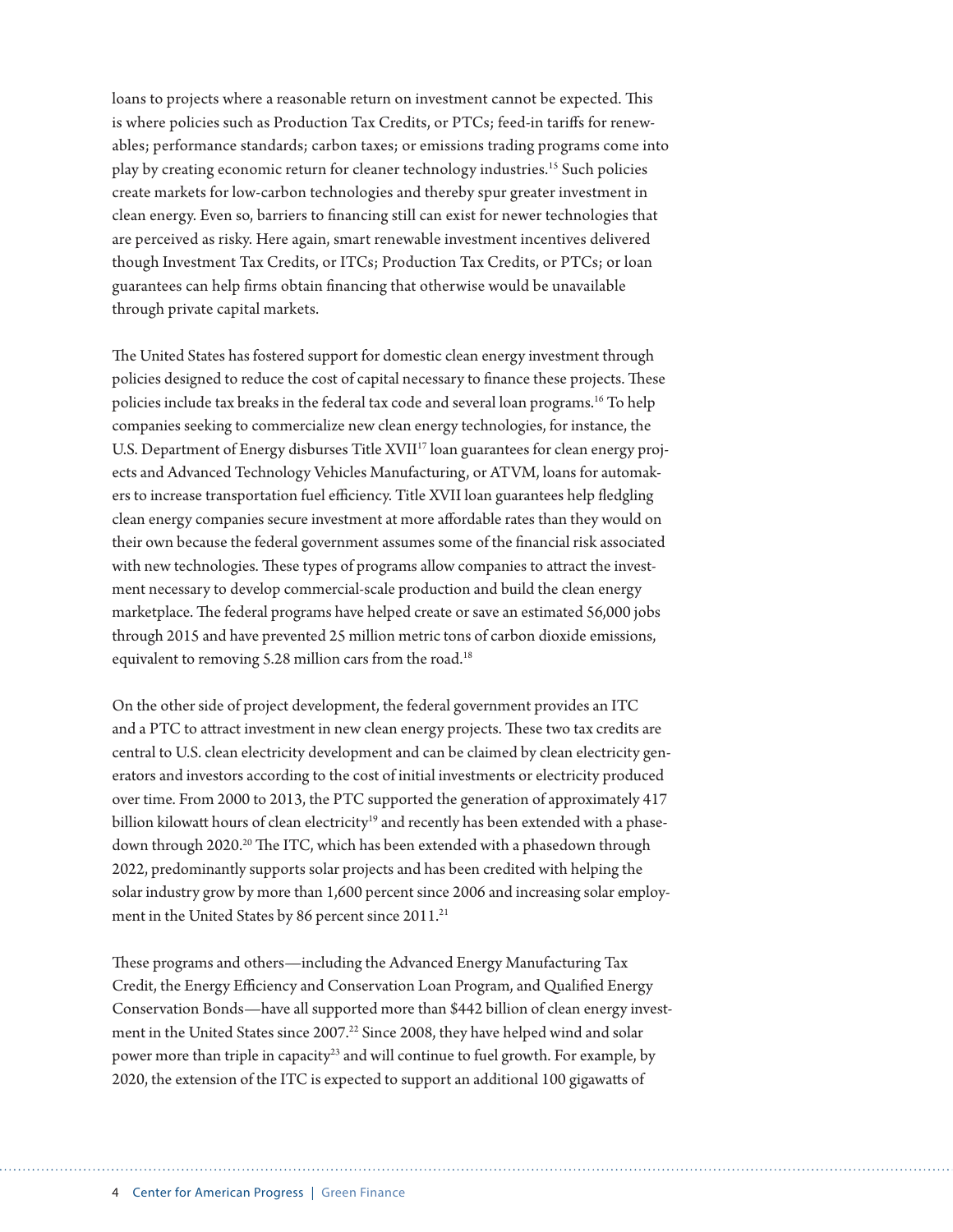solar power and some \$40 billion in investment specifically because of its extended tax credit.24 In 2015, \$56 billion was invested in U.S. clean energy sectors, which amounts to an 8 percent increase from the year before.<sup>25</sup>

China, meanwhile, leads the world in clean energy investment. In 2015, \$110.5 billion was invested in China's clean energy sector, a 17 percent increase over the previous year and twice the U.S. investment total of \$56 billion.<sup>26</sup> Much of this investment has been driven by the market formation policies in support of renewable energy discussed above, most notably China's feed-in tariffs for wind and solar power.<sup>27</sup>

Now Chinese leaders are introducing a new array of financial incentives designed to move beyond clean energy market stimulation measures to address specific market failures in clean energy finance. As mentioned above, even when there are good market demand signals for clean energy, individual technologies and firms still can fall through the cracks, particularly if they are working on breakthrough technologies that do not yet have a strong track record of commercial market success and are therefore seen as risky investments in private capital markets. Just like the United States, China is looking for ways to lower the risks and transaction costs associated with such investments. Beijing is rolling out multiple new initiatives on this front, some of which could provide new opportunities for U.S.-China cooperation.

#### **Green finance vs. climate finance**

Some investment is described as 'green finance,' some as 'climate finance,' and some as both

Green finance refers to financing or financing mechanisms—for example, loans, bonds, or insurance—that support any project with environmental benefits, both climate and nonclimate related, from public transportation to clean energy to improved water quality. Green finance also can refer to efforts by businesses and banks to track and disclose the climate implications of their investments and/or incorporate climate indicators—such as a potential carbon price—into their cost-benefit and risk-return analyses.<sup>1</sup>

Climate finance, often referred to as international climate finance, generally refers to the suite of public and private assistance and investment that flows between countries to support reduced greenhouse gas emissions and enhanced resiliency.<sup>2</sup> Chinese policymakers tend to use the term "climate finance" when referring to the climate financing commitments made in the U.N. Framework Convention on Climate Change.

<sup>1</sup> Nannette Lindenberg, "Definition of Green Finance" (Bonn, Germany: German Development Institute, 2014), available at https://www.die-<br>gdi.de/uploads/media/Lindenberg\_Definition\_green\_finance.pdf.

<sup>2</sup> Shally Venugopal and Shilpa Patel, "Why Is Climate Finance So Hard to Define?", World Resources Institute, April 8, 2013, available at http:// www.wri.org/blog/2013/04/why-climate-finance-so-hard-define.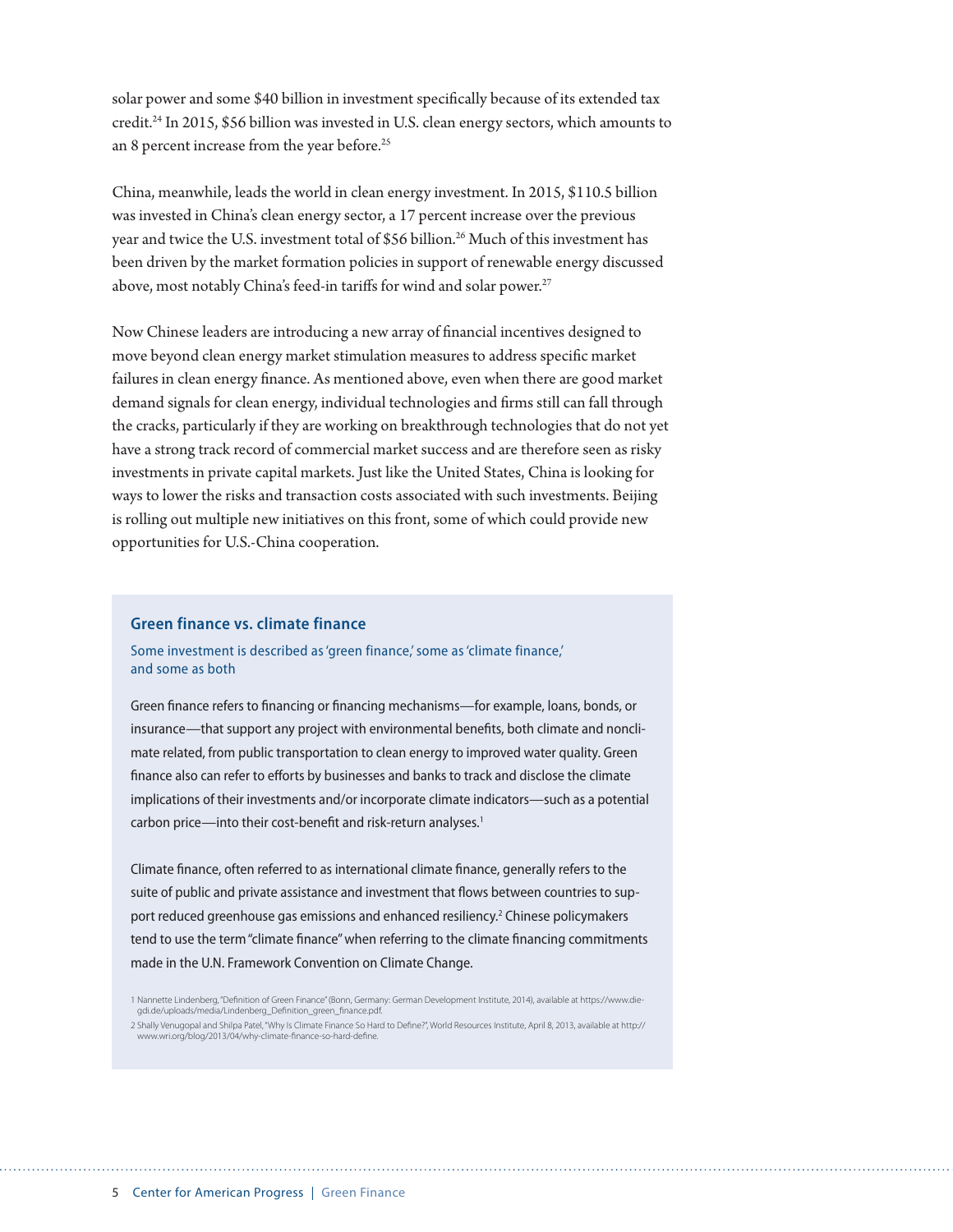Chinese leaders kick-started this new green finance effort last September when the Central Committee of the Communist Party of China and the Chinese State Council jointly issued an "Integrated Reform Plan for Promoting Ecological Progress" that, for the first time, specifically called for the establishment of a "green finance" system in China.28 The high-level document orders Chinese officials at multiple levels of government to experiment with new green finance mechanisms, including:

- **• Green bonds.** Beijing is encouraging banks, corporations, and municipalities to conduct research on and experiment with issuing debt securities earmarked for green projects.
- **• Green stock indices.** Beijing is encouraging stock market regulators to experiment with indices that exclude fossil fuel projects and other projects with high environmental or climate risks.
- **• Preferential green loans.** Beijing is encouraging regulators to experiment with new programs such as loan guarantees or interest subsidies that reduce the costs associated with green project loan financing.<sup>29</sup>

Beijing echoed this green finance call again in its 13th Five-Year Plan released in March 2016. China's new five-year development plan for 2016 to 2020 encourages the development of a "green finance system" with particular focus on green loans, green bonds, and a new green development fund.30

China's green finance push appears to be following the same trajectory as other Chinese policy initiatives: The central government pilots several programs around the country, watches to see how those programs change behavior, and then tweaks the policies as needed to fine tune the outcomes while scaling up to the national level.<sup>31</sup>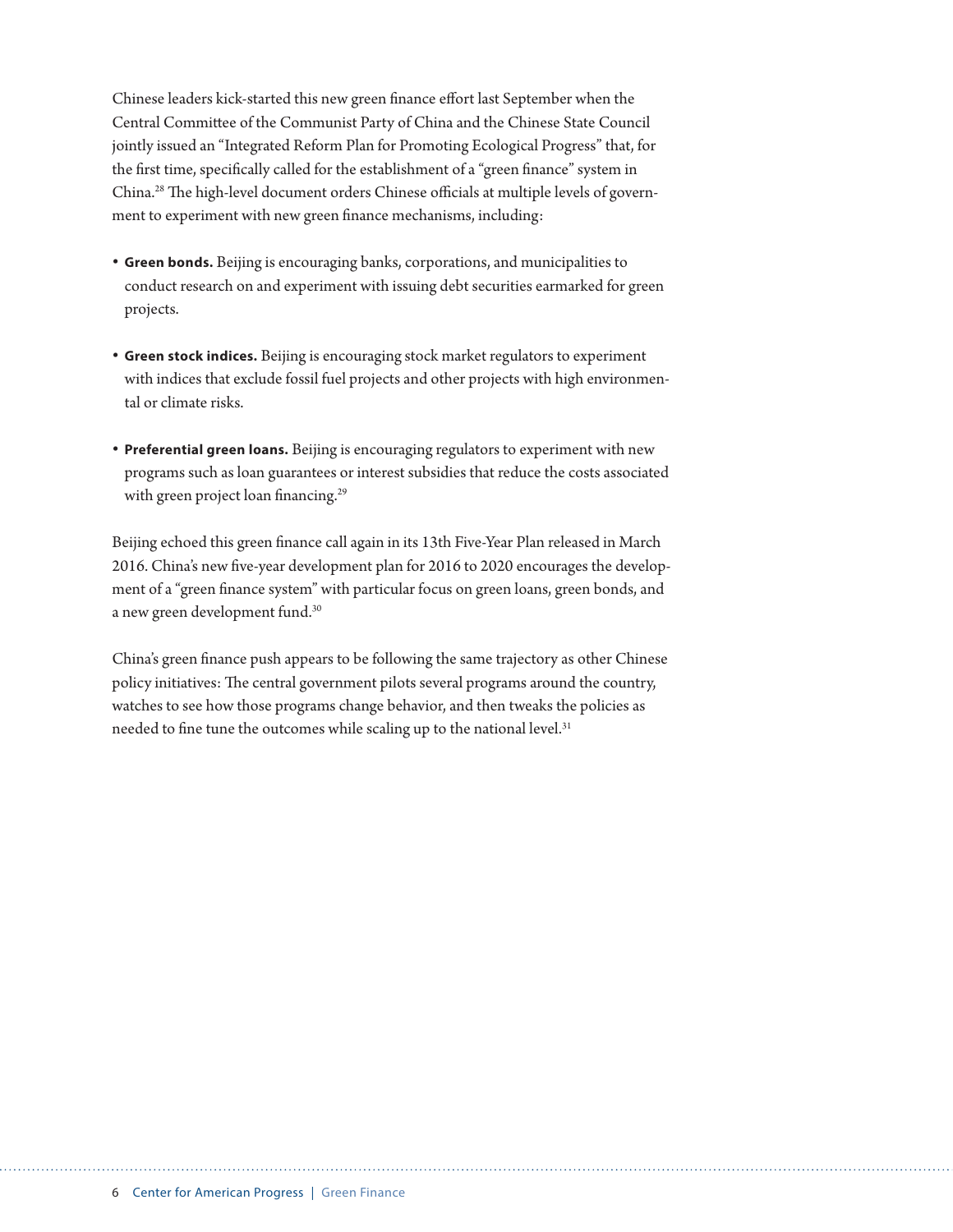

Sources: People's Bank of China and United Nations Environment Programme, "Establishing China's Green Financial System" (2015), available at https://www.cbd.int/nancial/privatesector/china-Green%20Task%20Force%20Report.pdf; International Centre for Trade and Sustainable Development, "BRICS Countries Launch New Development Bank," July 17, 2014, available at http://www.ictsd.org/bridges-news/bridges/news/brics-countries-launch-new-development-bank; Kelly Yu, "Green Bonds, Green Boundaries: Building China's green financial system on a solid foundation," International Institute for Sustainable Development, January 29, 2016, available at http://www.iisd.org/library/green-bonds-green-boundaries; Jerin Mathew, "AllB: China takes 30% stake as 50 members sign articles of agreement," International Business Times,<br>June the Monkey," World Resources Institute, January 8, 2016, available at http://www.wri.org/blog/2016/01/new-guidelines-china%E2%80%99s-green-bond-market-poised-take-year-monkey; China Society for Finance and Banking Green Finance Committee, "People's Bank of China Green Bond Announcement [2015] Number 39 (English translation)," December 22, 2015, available at http://greenfinance.org.cn/displaynews.php?id=453.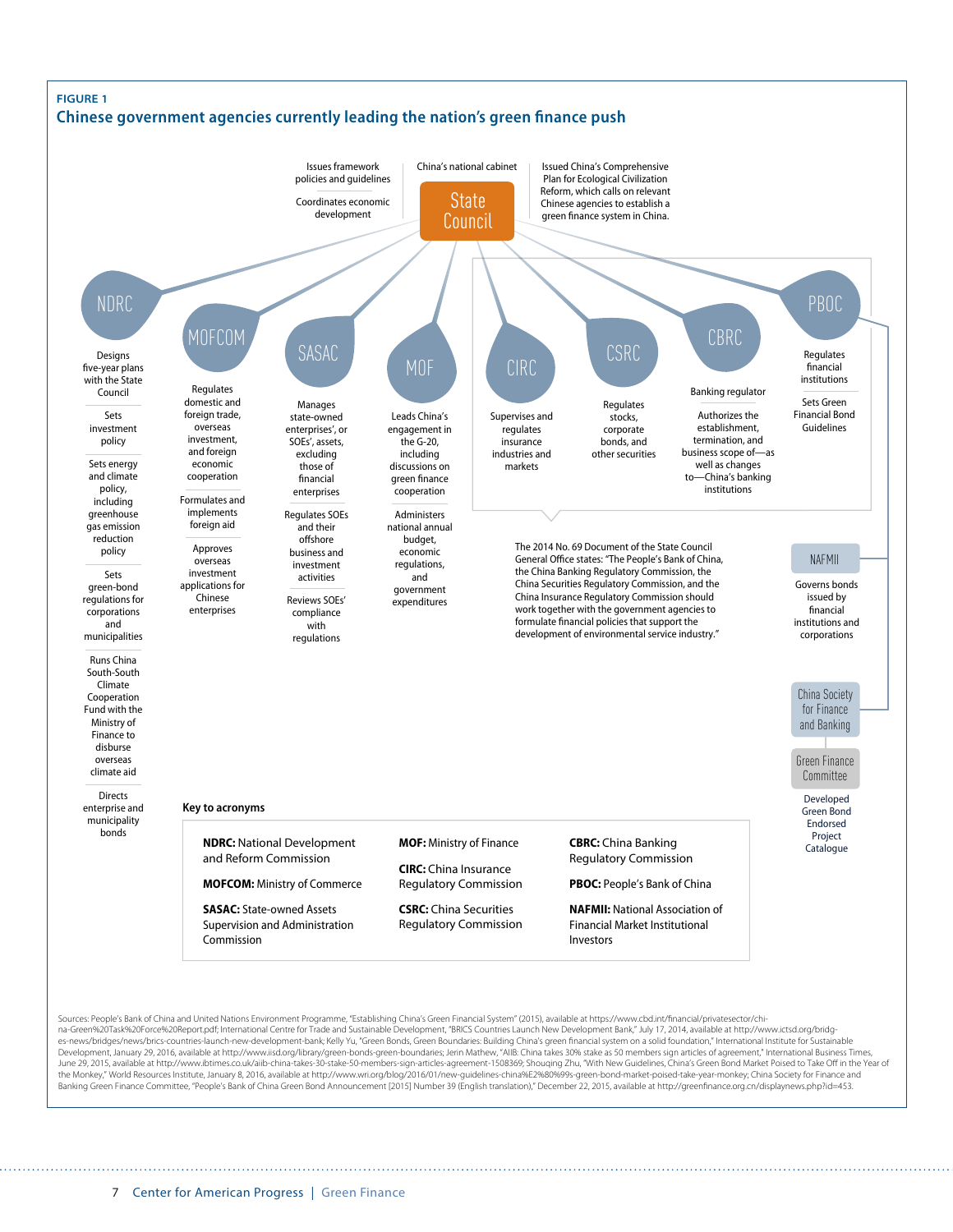Of the new financing tools, green bonds have generated the most enthusiasm in China. In December 2015, the People's Bank of China, or PBOC, issued the country's first green financial bond guidelines to lay a regulatory framework for green bonds issued by banks and corporations.<sup>32</sup> China's National Development and Reform Commission, or NDRC, followed suit later that month with green bond regulations for enterprises and municipalities.<sup>33</sup>

As soon as that regulatory framework emerged, investors rushed in. In the first quarter of 2016, China issued \$7.9 billion in green bonds, accounting for nearly half the global quarterly total of \$16.9 billion.<sup>34</sup> Quickly, China overtook the United States as the largest green bond issuer in the world.<sup>35</sup> The United States came in second at \$3.4 billion.<sup>36</sup> Some analysts predict that China's green bond markets could raise \$230 billion in sustainable investments over the next five years.<sup>37</sup>

Those are impressive investment totals, but it is not yet clear how much impact they are having in terms of redirecting capital flows away from dirtier projects and toward cleaner projects. One particularly difficult problem is the question of what counts as a so-called green project in China. The PBOC and the NDRC have issued different investment edicts, so a project eligible for green bonds under the PBOC guidelines<sup>38</sup> and catalogue<sup>39</sup> may not be eligible under the NDRC guidelines.

One commonality between the two is that both allow some coal projects to qualify for green bonds. The NDRC regulations include investments in energy efficiency and emission reduction technologies for coal plants, and the PBOC regulations state that green bonds can be used to invest across the coal sector, including in high-efficiency, supercritical, or ultra-supercritical coal-fired power plants; coal washing and processing technologies; coal mining; and petroleum refining. Beyond concerns about conflicting implementation, these regulations seem to be inconsistent with Beijing's recent decision to halt new coal construction.<sup>40</sup>

In addition, it is unclear if—and to what extent—China's green bonds are sufficiently concessionary—that is to say, do they offer terms that are more attractive than what companies could get otherwise on the commercial market to shift the investment landscape and redirect investment flows toward green projects? Put another way, in the absence of green bonds, would these same projects have been financed anyway?

Going forward, China could improve the effectiveness and integrity of this program by tightening and standardizing the definitions for what types of projects are eligible and determining the effects of various forms of concessionality on project selection and overall portfolio impact to ensure that green bonds are in fact a cost-effective policy tool.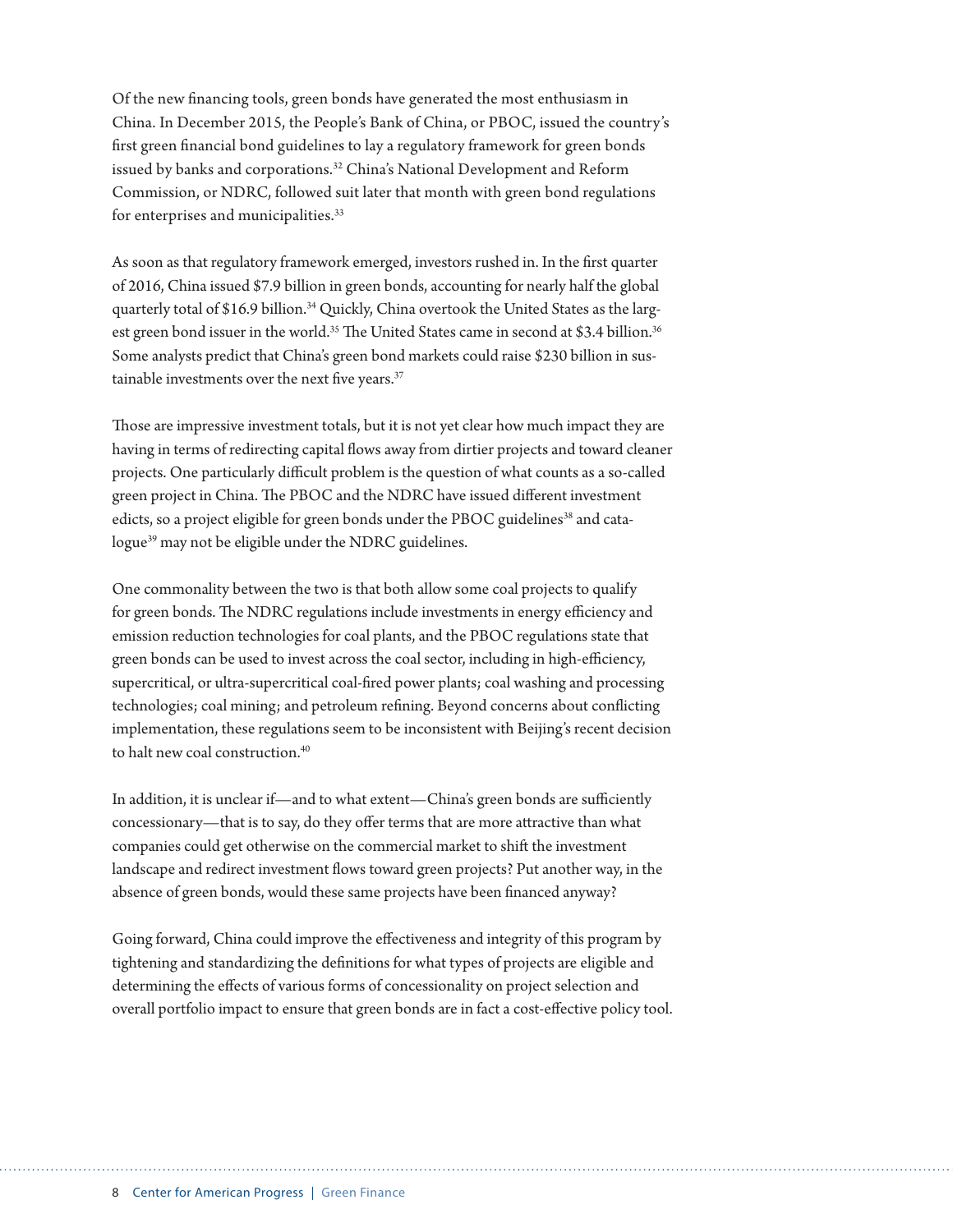# International finance: Going green or brown?

In the post-Paris era, the United States and China not only will need to grapple with domestic green finance challenges but also will play critical roles in determining whether the world meets the climate challenge through their roles in overseas investment and assistance. Moreover, there is reason to be concerned that absent policy intervention, China's overseas investments will skew "brown"—toward fossil-fuel-intensive energy infrastructure—rather than "green"—toward a low-carbon pollution future. This would undermine global efforts to achieve the goals of the Paris climate agreement.

While this section of the brief focuses on policies in the United States and China that shape and direct overseas investments and assistance, it is important keep in mind the central role of the host country to which the investments flow in all of this. The Paris Agreement provides some very useful parameters in this regard, as virtually every country in the world has committed to a plan to reduce domestic emissions and, collectively, to the goal of limiting global temperature rise to below 2 degrees Celsius.

The United States has ramped up its international climate assistance over the past six years, reaching \$15.6 billion of public support between 2010 and 2015.<sup>41</sup> This includes bilateral assistance; public support provided by the U.S.'s development finance institution and export credit agency, which in turn leverages significant additional private green finance; and U.S. support though multilateral institutions such as the World Bank. As part of this effort, the United States has committed to provide \$3 billion to the Green Climate Fund by 2020 and delivered its first installment of \$500 million earlier this year.<sup>42</sup>

The other side of the coin is the extent to which the United States is working to limit its public support for overseas assistance and investment and public assistance for highly polluting technologies, infrastructure, and other projects that do not move countries along a path of sustainable economic development consistent with the Paris climate agreement.

On this front, the United States also has made progress, though more work remains to be done. In 2013, President Barack Obama announced that the administration would not provide public support for new coal plants overseas except in "rare circumstances,"43 a policy now shared by the World Bank and a number of other countries around the world.44 The administration's announcement also helped make possible a 2015 agreement by all Organisation for Economic Co-operation and Development export credit agencies to eliminate financing for new coal plants that were not ultra-supercritical by 2017, albeit with exceptions for supercritical coal power plants smaller than 500 megawatt capacity and subcritical coal power plants smaller than 300 megawatt capacity built in International Development Association-eligible countries.<sup>45</sup>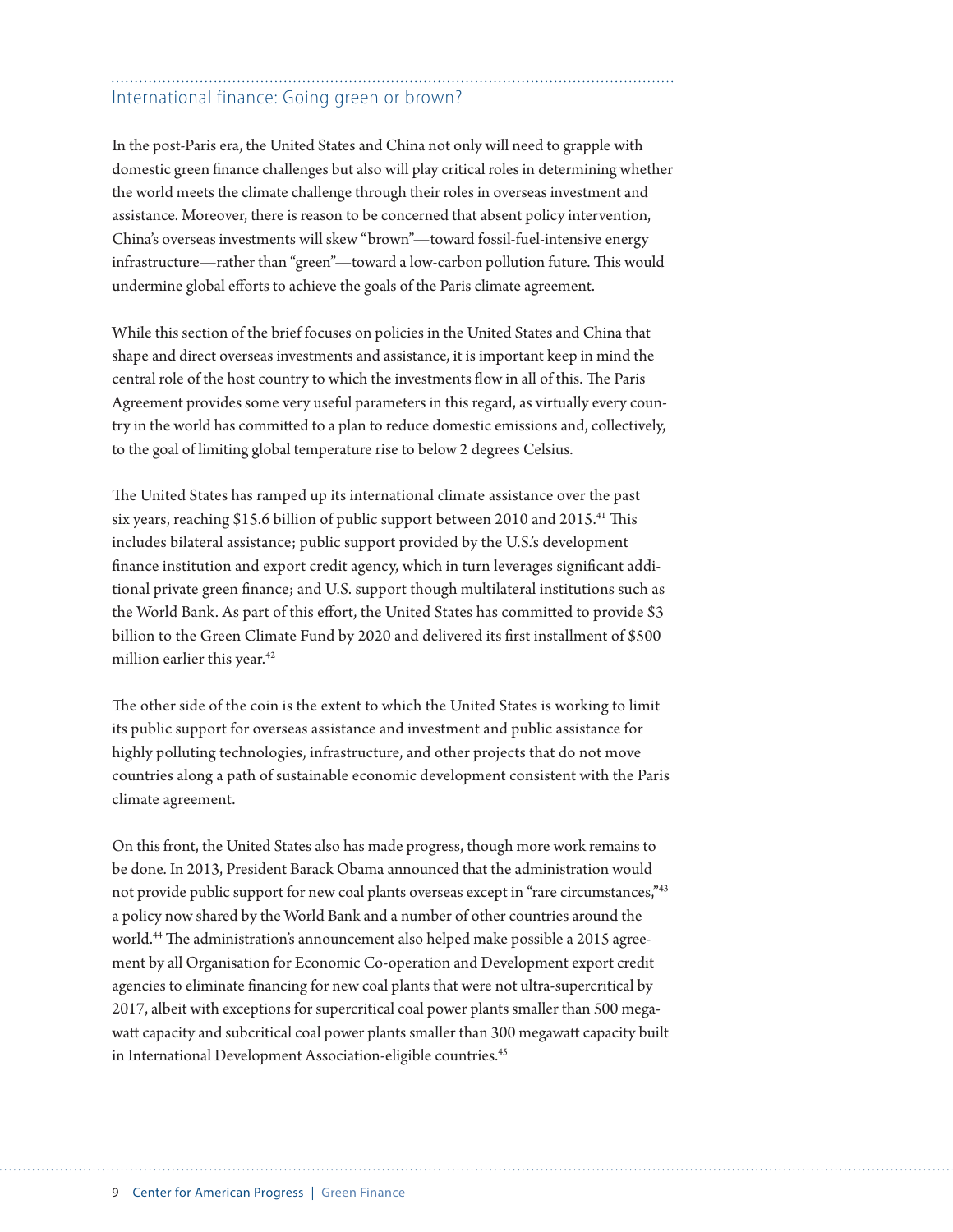In addition, in 2014, President Obama issued executive order 13677,<sup>46</sup> which requires U.S. government agencies to factor climate resilience considerations systematically into the federal government's international development work. In other words, U.S. foreign assistance programs should not promote maladaptation to climate change or worsening resilience.

In China, the situation is more complicated and, from a climate perspective, potentially perilous if the necessary policy guidelines are not instituted quickly. On one hand, China has for the first time demonstrated a new willingness to participate directly and publicly in international climate aid efforts by launching and then pledging 20 billion renminbi, or \$3.2 billion, for the new China South-South Cooperation Fund on Climate Change.47 China also supports green finance initiatives internationally though the World Bank and other multilateral development banks.<sup>48</sup>

In contrast to these instances of positive investment strategies that promote sustainable economic growth and development through cleaner energy, adaptation, and climate resilience, the Chinese government does not appear to have any overarching technical guidelines or policies governing its overseas development investments or aid to avoid negative investment outcomes. Unlike the United States, for example, China does not impose limitations on public financing for highly polluting projects in other nations, such as high-emission coal plants.<sup>49</sup> The lack of overseas investment guidelines is triggering concerns that China may continue to make green investments at home and brown investments abroad.

Some observers speculate that this investment inconsistency could be intentional.<sup>50</sup> Coal, steel, cement, and other pollution-intensive heavy industry sectors are suffering from overcapacity in China. Where overcapacity is particularly acute, investing in heavy industry projects abroad is generally seen as a winning strategy for creating new export markets to absorb excess production in an era of declining demand at home.<sup>51</sup> In the open market, firms would react to weaker demand by scaling back production or closing down. If clean energy policies swing demand from coal to renewable sources, the market should follow suit. In China, however, coal and other heavy industry sectors are dominated by state-owned enterprises with strong local government ties, access to cheap capital, and a tendency to leverage both of those advantages to keep their factories running regardless of the market's ability to absorb what is produced. One thing those sectors have done when demand slows at home is to seek new markets abroad, often using state funds to do so.<sup>52</sup>

China's new Belt and Road program is the epitome of that strategy.53 Under the program, Beijing is leveraging the nation's diplomatic ties to help Chinese companies secure projects in other nations and then backing those projects through the country's \$40 billion Silk Road investment fund. Some observers are concerned that rising overcapacity in China's domestic coal sectors combined with unclear environmental and climate standards for outbound investments will trigger a new wave of overseas Chinese coal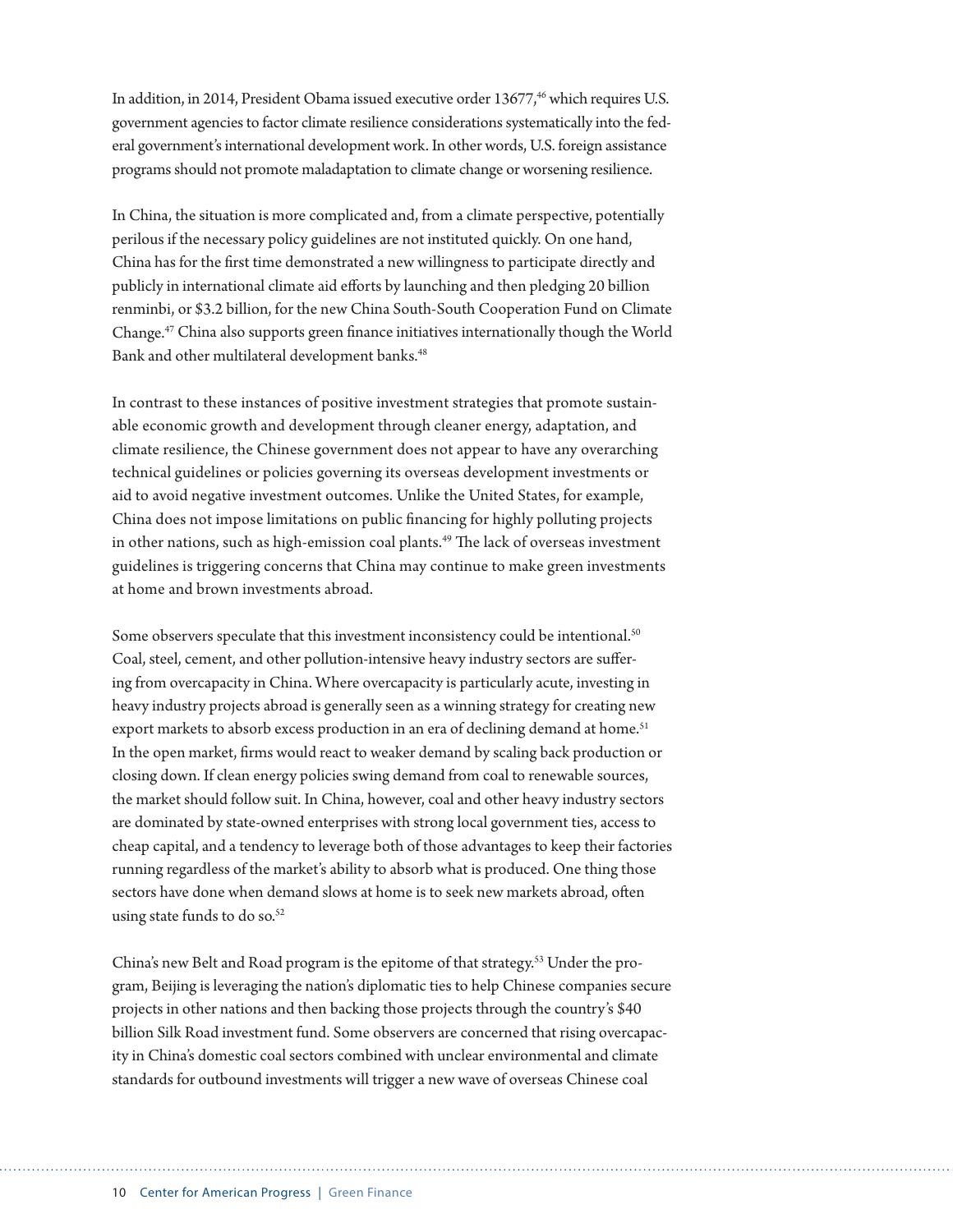investments that could counteract some of the good work China is doing at home to reduce greenhouse gas emissions.<sup>54</sup> Officials in Shanxi Province—one of China's biggest coal-producing regions—state that they are actively pushing coal companies to "go out" and build projects in Indonesia, Pakistan, and other Belt and Road nations to draw down the province's excess coal capacity.55 If the goal is to maximize coal consumption in other nations, those investments could pose significant greenhouse gas emission risks.

The Global Economic Governance Initiative at Boston University has compiled a new data set on China's overseas energy investments. Based on this data set, it appears that between 2001 and 2016, the Chinese government has supported the construction of more than 50 coal-fired power plants abroad.<sup>56</sup>

A majority of these power plants—58 percent—use subcritical coal technology, which is the most energy inefficient form of coal-fired power plant and therefore the type that is most carbon intensive.<sup>57</sup> Most of the remainder were supercritical plants, which are approximately 12 percent more efficient than subcritical plants. One such plant, in Egypt, was an ultra-supercritical plant, which is the most energy efficient coal-fired power plant technology available. On an annual basis, this fleet of more than 50 coal-fired power plants was estimated to release 594 million metric tons of carbon dioxide, equivalent to 11 percent of total U.S. emissions in 2015 and 6 percent of total Chinese emissions in 2014—the latest year for which data are available.<sup>58</sup> If a 30-year lifetime for these plants is assumed, they will emit 17,828 metric tons of carbon dioxide cumulatively, equal to slightly more than U.S. and Chinese emissions put together on an annual basis.

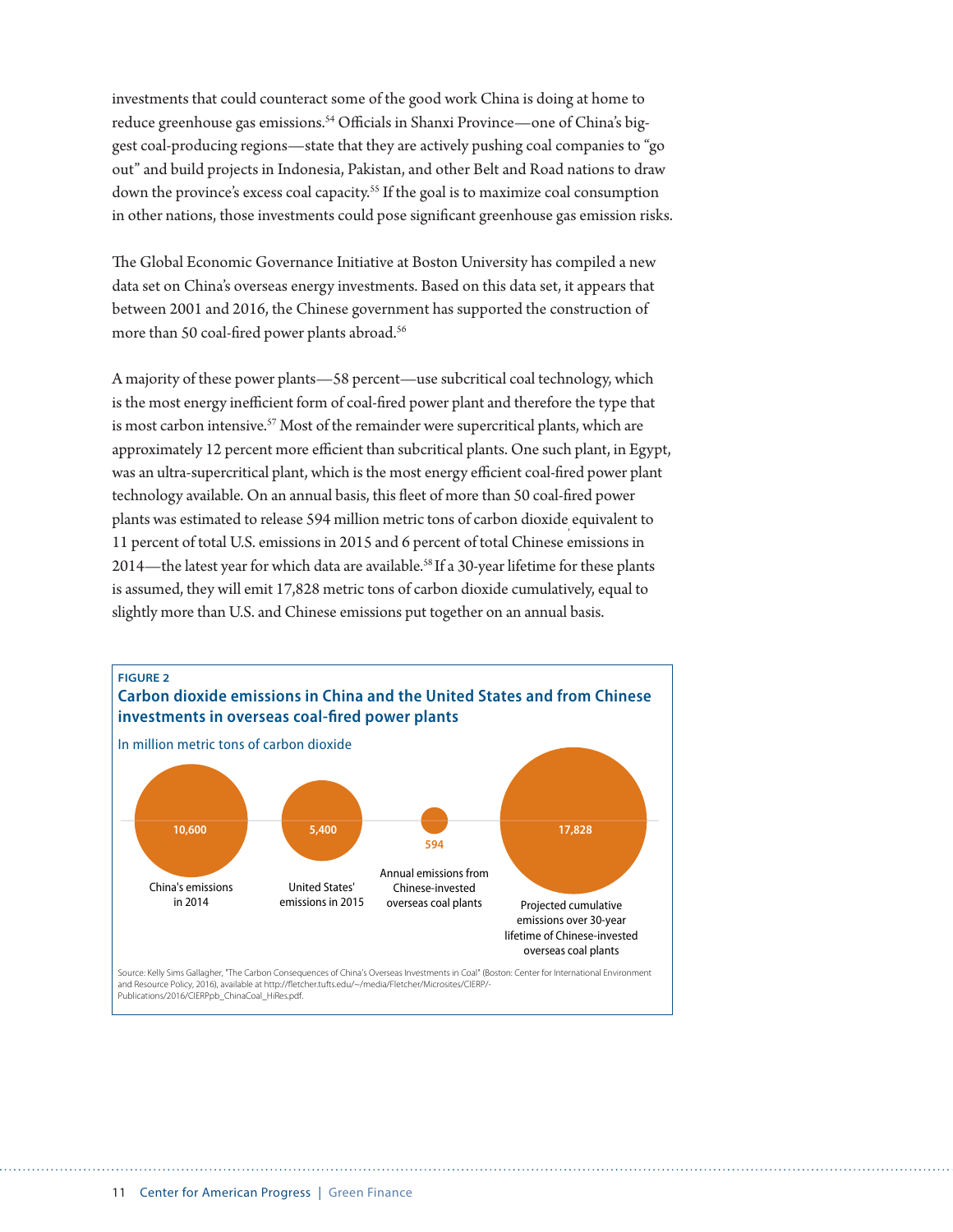China already is one of the biggest providers of international energy assistance through the China Development Bank and the Export-Import Bank of China.<sup>59</sup> Now, it is establishing major new financial institutions, including the Asian Infrastructure Investment Bank, or AIIB; the New Development Bank, which is often referred to as the bank of Brazil, Russia, India, China, and South Africa, or the BRICS Development Bank; President Xi's signature Belt and Road initiative; and China's South-South Cooperation Fund on Climate Change.<sup>60</sup>

In light of this, guideline clarifications for both bilateral development aid and overseas investments represent an important opportunity for U.S.-China collaboration going forward. Not only would clarified policy statements be useful to guide investments and potentially harmonize standards, but the two nations could also once again demonstrate joint leadership. China and the United States could collaborate on positive, climate-friendly investment strategies—including on specific projects—and establish information-sharing protocols regarding these investments. Moreover, both countries could experiment with a wider range of investment programs, learning from each other's successes.

The most recent U.S.-China joint statement—on the occasion of President Xi's September 2015 visit to Washington, D.C.—provides a promising diplomatic opening for bilateral engagements. During the visit, China pledged to "strengthen green and low-carbon policies and regulations with a view to strictly controlling public investment flowing into projects with high pollution and carbon emissions both domestically and internationally."61 For its part, the United States reaffirmed its existing commitment to end "public financing for new conventional coal-fired power plants except in the poorest countries."62 Both nations reiterated these commitments at the June 2016 U.S.-China Strategic and Economic Dialogue, or S&ED, meetings in Beijing.<sup>63</sup> Given this alignment, the United States and China could work to maximize economic benefits for developing countries while minimizing environmental, social, and climate risks.

## Policy recommendations

The United States and China have a near-term opportunity to work together on their respective implementation plans for the Paris climate agreement. It is critical for both nations to get the implementation right—not only because they are the world's largest greenhouse gas emitters but also because U.S. and Chinese policy successes can provide a blueprint for the rest of the world to follow. To that end, U.S. and Chinese leaders should expand cooperation as follows:

**• Enhance bilateral cooperation on domestic policy.** This would include work in the areas of gases other than carbon dioxide, improved measurement capabilities for landuse change and the forestry sector, technological innovation, and resilience.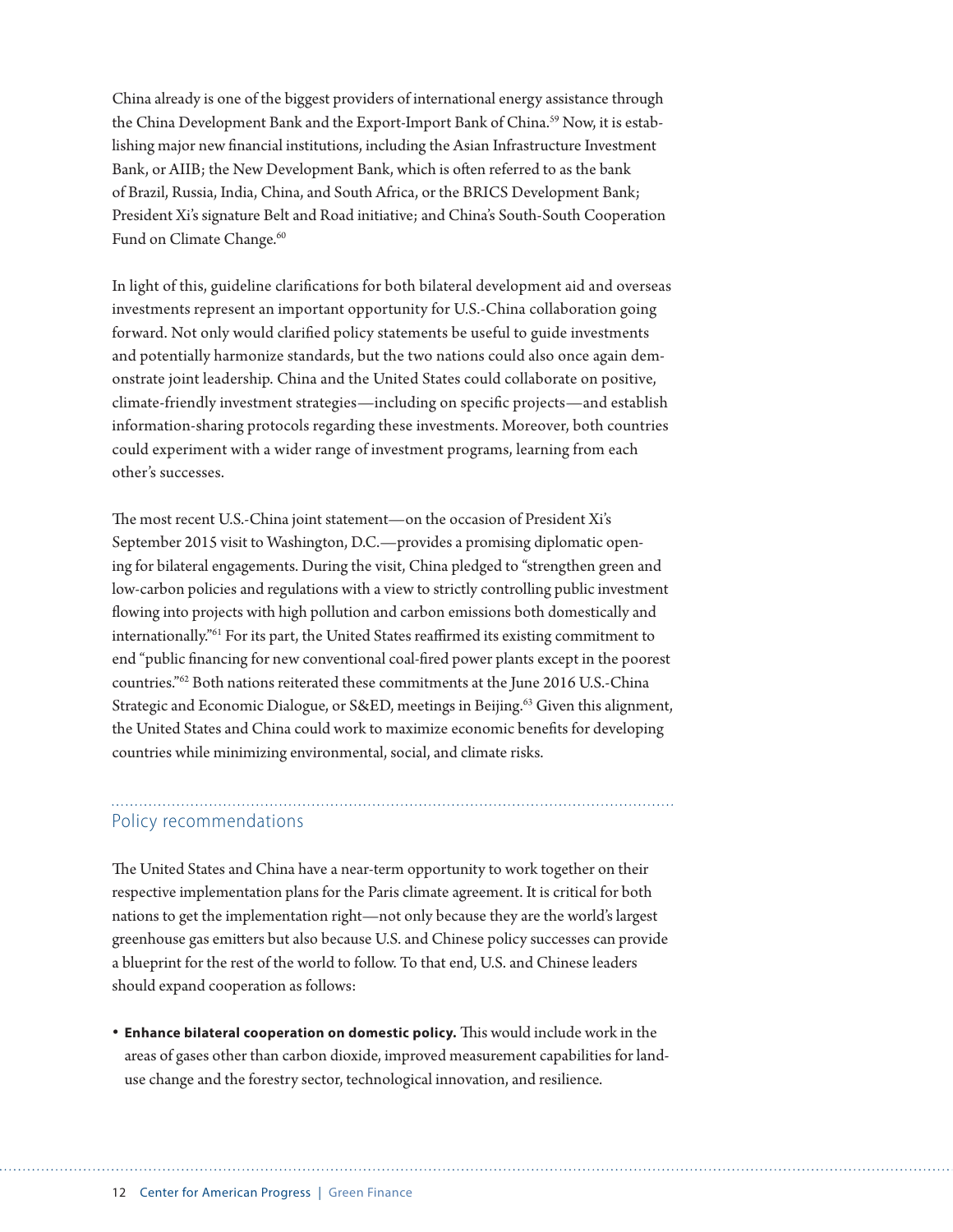- **• Devise common definitions for "climate finance" and "green finance" and set up a new collaborative initiative on domestic clean energy finance policy.** The United States and China have different economic and political systems, so the same financing solutions will not always apply in both nations. However, China and the United States have enough in common that both would benefit from the exchange of best practices and lessons learned as they relate to clean energy finance.
- **• Clarify guidelines for both bilateral development aid and overseas investments.**  Not only would clarified policy statements be useful to guide investments and potentially harmonize standards, but the two countries could also once again demonstrate leadership by collaborating on positive, climate-friendly investment strategies and projects.
- **Establish information-sharing protocols regarding these investments** to promote transparency, learning, and improved practices over time.
- **• Launch a U.S.-China collaboration on mobilizing green finance abroad.** These types of foreign investment should be aimed at helping the least-developed countries achieve the goals and targets that they set for themselves—such as their Nationally Determined Contributions—as part of the Paris Agreement.

### Conclusion

Just as the United States and China played decisive roles in the world's ability to reach a climate agreement in Paris, the two countries will play decisive roles in the world's ability to fulfill the terms of the accord. This will require that the United States and China not only mobilize green financing domestically—which is necessary to meet both countries' respective national clean energy and carbon pollution reduction commitments but also that they use their individual public overseas investment tools and assistance to help achieve the targets committed to in Paris. Through engagement and cooperation, green finance can be another constructive plank in the U.S.-China climate relationship.

*Melanie Hart is a Senior Fellow and Director of China Policy at the Center for American Progress. Pete Ogden is a Senior Fellow at the Center. Kelly Sims Gallagher is professor of energy and environmental policy at The Fletcher School, Tufts University.* 

*The authors wish to thank Blaine Johnson, Research Associate on China and Asia Policy, and Ben Bovarnick, Research Assistant on the Energy Policy team, at the Center for providing critical research support for this issue brief.*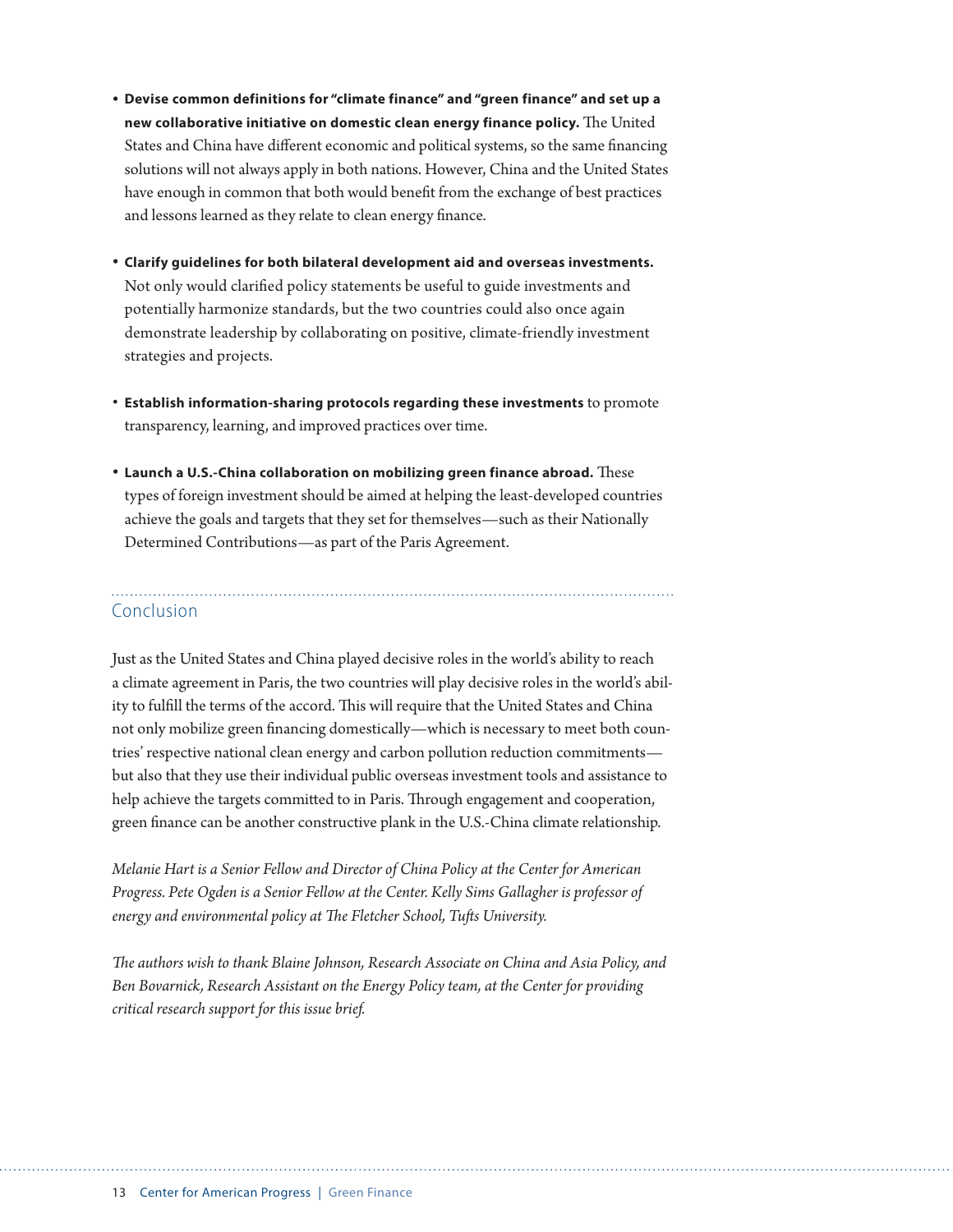### Endnotes

- 1 For the November 2014 announcement, see Office of the Press Secretary, "U.S.-China Joint Announcement on Climate Change," Press release, November 11, 2014, available at [https://www.whitehouse.gov/the-press-office/2014/11/11/](https://www.whitehouse.gov/the-press-office/2014/11/11/us-china-joint-announcement-climate-change) [us-china-joint-announcement-climate-change](https://www.whitehouse.gov/the-press-office/2014/11/11/us-china-joint-announcement-climate-change). For U.S.- China collaboration in the run-up to the December 2015 Paris Agreement, see Melanie Hart, Pete Ogden, and Greg Dotson, "U.S.-China Climate Announcements Lay Foundation for Success in Paris," Center for American Progress, September 25, 2015, available at [https://www.american](https://www.americanprogress.org/issues/security/news/2015/09/25/122098/u-s-china-climate-announcements-lay-foundation-for-success-in-paris/)[progress.org/issues/security/news/2015/09/25/122098/u-s](https://www.americanprogress.org/issues/security/news/2015/09/25/122098/u-s-china-climate-announcements-lay-foundation-for-success-in-paris/)[china-climate-announcements-lay-foundation-for-success](https://www.americanprogress.org/issues/security/news/2015/09/25/122098/u-s-china-climate-announcements-lay-foundation-for-success-in-paris/)[in-paris/](https://www.americanprogress.org/issues/security/news/2015/09/25/122098/u-s-china-climate-announcements-lay-foundation-for-success-in-paris/).
- 2 National Development and Reform Commission Department of Climate Change, "Enhanced Actions on Climate Change: China's Intended Nationally Determined Contributions" (2015), available at [http://www4.unfccc.int/submis](http://www4.unfccc.int/submissions/INDC/Published%20Documents/China/1/China)[sions/INDC/Published%20Documents/China/1/China's%20](http://www4.unfccc.int/submissions/INDC/Published%20Documents/China/1/China) [INDC%20-%20on%2030%20June%202015.pdf](http://www4.unfccc.int/submissions/INDC/Published%20Documents/China/1/China) [in Chinese].
- 3 Melanie Hart, "Beijing's Energy Revolution Is Finally Gaining Serious Momentum" (Washington: Center for American Progress, 2015), available at [https://www.americanprogress.](https://www.americanprogress.org/issues/security/report/2015/12/03/126606/beijings-energy-revolution-is-finally-gaining-serious-momentum/) [org/issues/security/report/2015/12/03/126606/beijings](https://www.americanprogress.org/issues/security/report/2015/12/03/126606/beijings-energy-revolution-is-finally-gaining-serious-momentum/)[energy-revolution-is-finally-gaining-serious-momentum/.](https://www.americanprogress.org/issues/security/report/2015/12/03/126606/beijings-energy-revolution-is-finally-gaining-serious-momentum/)
- 4 Ibid.
- 5 Ibid.
- 6 National Development and Reform Commission Department of Climate Change, "Enhanced Actions on Climate Change: China's Intended Nationally Determined Contributions."
- 7 *China Daily*, "Carbon Market Set to Start in 2017," December 7, 2015, available at [http://www.chinadailyasia.com/](http://www.chinadailyasia.com/nation/2015-12/07/content_15354819.html) [nation/2015-12/07/content\\_15354819.html](http://www.chinadailyasia.com/nation/2015-12/07/content_15354819.html); Office of the Press Secretary, "U.S.-China Joint Presidential Statement on Climate Change," Press release, September 25, 2015, available at [https://www.whitehouse.gov/the-press](https://www.whitehouse.gov/the-press-office/2015/09/25/us-china-joint-presidential-statement-climate-change)[office/2015/09/25/us-china-joint-presidential-statement](https://www.whitehouse.gov/the-press-office/2015/09/25/us-china-joint-presidential-statement-climate-change)[climate-change](https://www.whitehouse.gov/the-press-office/2015/09/25/us-china-joint-presidential-statement-climate-change).
- 8 Xinhua News Agency, "China-U.S. Cooperation on Climate Change 'Very Successful': Official," June 23, 2015, available at [http://news.xinhuanet.com/english/2015-](http://news.xinhuanet.com/english/2015-06/23/c_134348624.htm) [06/23/c\\_134348624.htm](http://news.xinhuanet.com/english/2015-06/23/c_134348624.htm); Xinhua Finance Agency, "Interview: China to spend 6.7 trillion USD on low-carbon industries by 2030," September 16, 2015, available at [http://en.xinfinance.com/html/Economies/Invest](http://en.xinfinance.com/html/Economies/Investment/2015/142716.shtml)[ment/2015/142716.shtml;](http://en.xinfinance.com/html/Economies/Investment/2015/142716.shtml) Zhang Zhongkai, "Xinhua Insight: China greening investment to tackle economic blues," Xinhua News Agency, April 25, 2016, available at [http://news.](http://news.xinhuanet.com/english/2016-04/25/c_135310347.htm) [xinhuanet.com/english/2016-04/25/c\\_135310347.htm;](http://news.xinhuanet.com/english/2016-04/25/c_135310347.htm) Green Finance Small Working Group, "Establishing China's Green Financial System." PBC Working Paper Series 2015/7 (People's Bank of China, 2015), available at [http://www.pbc.](http://www.pbc.gov.cn/eportal/fileDir/image_public/UserFiles/yanjiuju/upload/File/2015%E5%B9%B4%E7%AC%AC7%E5%8F%B7%EF%BC%9A%E6%9E%84%E5%BB%BA%E4%B8%AD%E5%9B%BD%E7%BB%BF%E8%89%B2%E9%87%91%E8%9E%8D%E4%BD%93%E7%B3%BB.pdf) [gov.cn/eportal/fileDir/image\\_public/UserFiles/yanjiuju/](http://www.pbc.gov.cn/eportal/fileDir/image_public/UserFiles/yanjiuju/upload/File/2015%E5%B9%B4%E7%AC%AC7%E5%8F%B7%EF%BC%9A%E6%9E%84%E5%BB%BA%E4%B8%AD%E5%9B%BD%E7%BB%BF%E8%89%B2%E9%87%91%E8%9E%8D%E4%BD%93%E7%B3%BB.pdf) [upload/File/2015%E5%B9%B4%E7%AC%AC7%E5%8F%B7](http://www.pbc.gov.cn/eportal/fileDir/image_public/UserFiles/yanjiuju/upload/File/2015%E5%B9%B4%E7%AC%AC7%E5%8F%B7%EF%BC%9A%E6%9E%84%E5%BB%BA%E4%B8%AD%E5%9B%BD%E7%BB%BF%E8%89%B2%E9%87%91%E8%9E%8D%E4%BD%93%E7%B3%BB.pdf) [%EF%BC%9A%E6%9E%84%E5%BB%BA%E4%B8%AD%E5%](http://www.pbc.gov.cn/eportal/fileDir/image_public/UserFiles/yanjiuju/upload/File/2015%E5%B9%B4%E7%AC%AC7%E5%8F%B7%EF%BC%9A%E6%9E%84%E5%BB%BA%E4%B8%AD%E5%9B%BD%E7%BB%BF%E8%89%B2%E9%87%91%E8%9E%8D%E4%BD%93%E7%B3%BB.pdf) [9B%BD%E7%BB%BF%E8%89%B2%E9%87%91%E8%9E%8](http://www.pbc.gov.cn/eportal/fileDir/image_public/UserFiles/yanjiuju/upload/File/2015%E5%B9%B4%E7%AC%AC7%E5%8F%B7%EF%BC%9A%E6%9E%84%E5%BB%BA%E4%B8%AD%E5%9B%BD%E7%BB%BF%E8%89%B2%E9%87%91%E8%9E%8D%E4%BD%93%E7%B3%BB.pdf) [D%E4%BD%93%E7%B3%BB.pdf](http://www.pbc.gov.cn/eportal/fileDir/image_public/UserFiles/yanjiuju/upload/File/2015%E5%B9%B4%E7%AC%AC7%E5%8F%B7%EF%BC%9A%E6%9E%84%E5%BB%BA%E4%B8%AD%E5%9B%BD%E7%BB%BF%E8%89%B2%E9%87%91%E8%9E%8D%E4%BD%93%E7%B3%BB.pdf) [in Chinese].
- 9 Green Finance Small Working Group, "Establishing China's Green Financial System"; Zhang, "Xinhua Insight: China greening investment to tackle economic blues."
- 10 Office of the Press Secretary, "Fact Sheet: President Obama to Announce Historic Carbon Pollution Standards for Power Plants," Press release, August 3, 2015, available at [https://www.whitehouse.gov/the-press-office/2015/08/03/](https://www.whitehouse.gov/the-press-office/2015/08/03/fact-sheet-president-obama-announce-historic-carbon-pollution-standards) [fact-sheet-president-obama-announce-historic-carbon](https://www.whitehouse.gov/the-press-office/2015/08/03/fact-sheet-president-obama-announce-historic-carbon-pollution-standards)[pollution-standards](https://www.whitehouse.gov/the-press-office/2015/08/03/fact-sheet-president-obama-announce-historic-carbon-pollution-standards).
- 11 Perry Lindstrom, "U.S. energy-related carbon dioxide emissions in 2015 are 12% below their 2005 levels," U.S. Energy Information Administration, May 9, 2016, available at [http://](http://www.eia.gov/todayinenergy/detail.cfm?id=26152) [www.eia.gov/todayinenergy/detail.cfm?id=26152](http://www.eia.gov/todayinenergy/detail.cfm?id=26152).

12 Environmental Protection Agency, "Carbon Pollution Emission Guidelines for Existing Stationary Sources: Electric Utility Generating Units; Final Rule," *Federal Register* 80 (205) (2015), available at [https://www.gpo.gov/fdsys/pkg/FR-](https://www.gpo.gov/fdsys/pkg/FR-2015-10-23/pdf/2015-22842.pdf)[2015-10-23/pdf/2015-22842.pdf](https://www.gpo.gov/fdsys/pkg/FR-2015-10-23/pdf/2015-22842.pdf).

- 13 Office of the Press Secretary, "U.S.-China Joint Presidential Statement on Climate Change," Press release, March 31, 2016, available at [https://www.whitehouse.gov/the-press](https://www.whitehouse.gov/the-press-office/2016/03/31/us-china-joint-presidential-statement-climate-change)[office/2016/03/31/us-china-joint-presidential-statement](https://www.whitehouse.gov/the-press-office/2016/03/31/us-china-joint-presidential-statement-climate-change)[climate-change;](https://www.whitehouse.gov/the-press-office/2016/03/31/us-china-joint-presidential-statement-climate-change) U.S. Department of State, "U.S.-China Strategic & Economic Dialogue / Act on Climate: Celebration of Energy and Environment Cooperation Panel: Remarks by Secretary of State John Kerry," June 23, 2015, available at [http://www.state.gov/secretary/remarks/2015/06/244125.](http://www.state.gov/secretary/remarks/2015/06/244125.htm) [htm](http://www.state.gov/secretary/remarks/2015/06/244125.htm).
- 14 U.S. Department of State, "U.S.-China Strategic & Economic Dialogue Outcomes of the Strategic Track," June 24, 2015, available at [http://www.state.gov/r/pa/prs/](http://www.state.gov/r/pa/prs/ps/2015/06/244205.htm) [ps/2015/06/244205.htm.](http://www.state.gov/r/pa/prs/ps/2015/06/244205.htm)
- 15 Joseph Romm, "Using Tax Incentives to Drive the Clean Energy Economy," Testimony Before the House Ways and Means Committee, April 15, 2010, available at [https://](https://www.americanprogressaction.org/issues/green/report/2010/04/15/7545/using-tax-incentives-to-drive-the-clean-energy-economy/) [www.americanprogressaction.org/issues/green/re](https://www.americanprogressaction.org/issues/green/report/2010/04/15/7545/using-tax-incentives-to-drive-the-clean-energy-economy/)[port/2010/04/15/7545/using-tax-incentives-to-drive-the](https://www.americanprogressaction.org/issues/green/report/2010/04/15/7545/using-tax-incentives-to-drive-the-clean-energy-economy/)[clean-energy-economy/](https://www.americanprogressaction.org/issues/green/report/2010/04/15/7545/using-tax-incentives-to-drive-the-clean-energy-economy/).
- 16 Richard W. Caperton, "Good Government Investments in Renewable Energy" (Washington: Center for American Progress, 2012), available at [https://www.americanprogress.](https://www.americanprogress.org/issues/green/report/2012/01/10/10956/good-government-investments-in-renewable-energy/) [org/issues/green/report/2012/01/10/10956/good](https://www.americanprogress.org/issues/green/report/2012/01/10/10956/good-government-investments-in-renewable-energy/)[government-investments-in-renewable-energy/](https://www.americanprogress.org/issues/green/report/2012/01/10/10956/good-government-investments-in-renewable-energy/); Richard W. Caperton, "Government Financing for Clean Energy" (Washington: Center for American Progress, 2013), available at [https://www.americanprogress.org/issues/green/](https://www.americanprogress.org/issues/green/report/2013/07/18/70017/government-financing-for-clean-energy/) [report/2013/07/18/70017/government-financing-for-clean](https://www.americanprogress.org/issues/green/report/2013/07/18/70017/government-financing-for-clean-energy/)[energy/](https://www.americanprogress.org/issues/green/report/2013/07/18/70017/government-financing-for-clean-energy/).
- 17 Loan Programs Office, "Title XVII Program Overview," available at <http://energy.gov/lpo/title-xvii>(last accessed June 2016).
- 18 Loans Programs Office, *Investing in American Energy* (U.S. Department of Energy, 2015), available at [http://www.](http://www.energy.gov/sites/prod/files/2015/12/f27/DOE-LPO_Report_Financing-Innovation-Climate-Change.pdf) [energy.gov/sites/prod/files/2015/12/f27/DOE-LPO\\_Report\\_](http://www.energy.gov/sites/prod/files/2015/12/f27/DOE-LPO_Report_Financing-Innovation-Climate-Change.pdf) [Financing-Innovation-Climate-Change.pdf.](http://www.energy.gov/sites/prod/files/2015/12/f27/DOE-LPO_Report_Financing-Innovation-Climate-Change.pdf)
- 19 Government Accountability Office, "ENERGY POLICY: Information on Federal and Other Factors Influencing U.S. Energy Production and Consumption from 2000 through 2013," GAO-14-836, September 2014, available at [http://](http://www.gao.gov/assets/670/666270.pdf) [www.gao.gov/assets/670/666270.pdf](http://www.gao.gov/assets/670/666270.pdf).
- 20 Stephen Lacey, "Congress Passes Tax Credits for Solar and Wind: 'Sausage-Making at Its Most Intense'," Greentech Media, December 18, 2015, available at [http://www.green](http://www.greentechmedia.com/articles/read/breaking-house-passes-1.1-trillion-spending-bill-with-renewable-energy-tax)[techmedia.com/articles/read/breaking-house-passes-1.1](http://www.greentechmedia.com/articles/read/breaking-house-passes-1.1-trillion-spending-bill-with-renewable-energy-tax) [trillion-spending-bill-with-renewable-energy-tax.](http://www.greentechmedia.com/articles/read/breaking-house-passes-1.1-trillion-spending-bill-with-renewable-energy-tax)
- 21 Solar Energy Industries Association, "Solar Investment Tax Credit (ITC)," available at [http://www.seia.org/policy/](http://www.seia.org/policy/finance-tax/solar-investment-tax-credit) [finance-tax/solar-investment-tax-credit](http://www.seia.org/policy/finance-tax/solar-investment-tax-credit) (last accessed June 2016).
- 22 Bloomberg New Energy Finance, "Clean Energy Defies Fossil Fuel Price Crash to Attract Record \$329BN Global Investment in 2015," Press release, January 14, 2016, available at [http://about.bnef.com/press-releases/clean](http://about.bnef.com/press-releases/clean-energy-defies-fossil-fuel-price-crash-to-attract-record-329bn-global-investment-in-2015/)[energy-defies-fossil-fuel-price-crash-to-attract-record-](http://about.bnef.com/press-releases/clean-energy-defies-fossil-fuel-price-crash-to-attract-record-329bn-global-investment-in-2015/)[329bn-global-investment-in-2015/](http://about.bnef.com/press-releases/clean-energy-defies-fossil-fuel-price-crash-to-attract-record-329bn-global-investment-in-2015/); Joshua Hill, "US Clean Energy Investment Grows In 2014 To \$386 Billion," Clean Technica, February 7, 2015, available at [http://cleantechnica.](http://cleantechnica.com/2015/02/07/us-clean-energy-investment-grows-2014-386-billion/) [com/2015/02/07/us-clean-energy-investment-grows-](http://cleantechnica.com/2015/02/07/us-clean-energy-investment-grows-2014-386-billion/)[2014-386-billion/.](http://cleantechnica.com/2015/02/07/us-clean-energy-investment-grows-2014-386-billion/)
- 23 Chris Mooney, "Report: Wind and solar energy have tripled since 2008," *The Washington Post*, February 4, 2015, available at [https://www.washingtonpost.com/news/energy-environ](https://www.washingtonpost.com/news/energy-environment/wp/2015/02/04/report-wind-and-solar-energy-have-tripled-since-2008/)[ment/wp/2015/02/04/report-wind-and-solar-energy-have](https://www.washingtonpost.com/news/energy-environment/wp/2015/02/04/report-wind-and-solar-energy-have-tripled-since-2008/)[tripled-since-2008/.](https://www.washingtonpost.com/news/energy-environment/wp/2015/02/04/report-wind-and-solar-energy-have-tripled-since-2008/)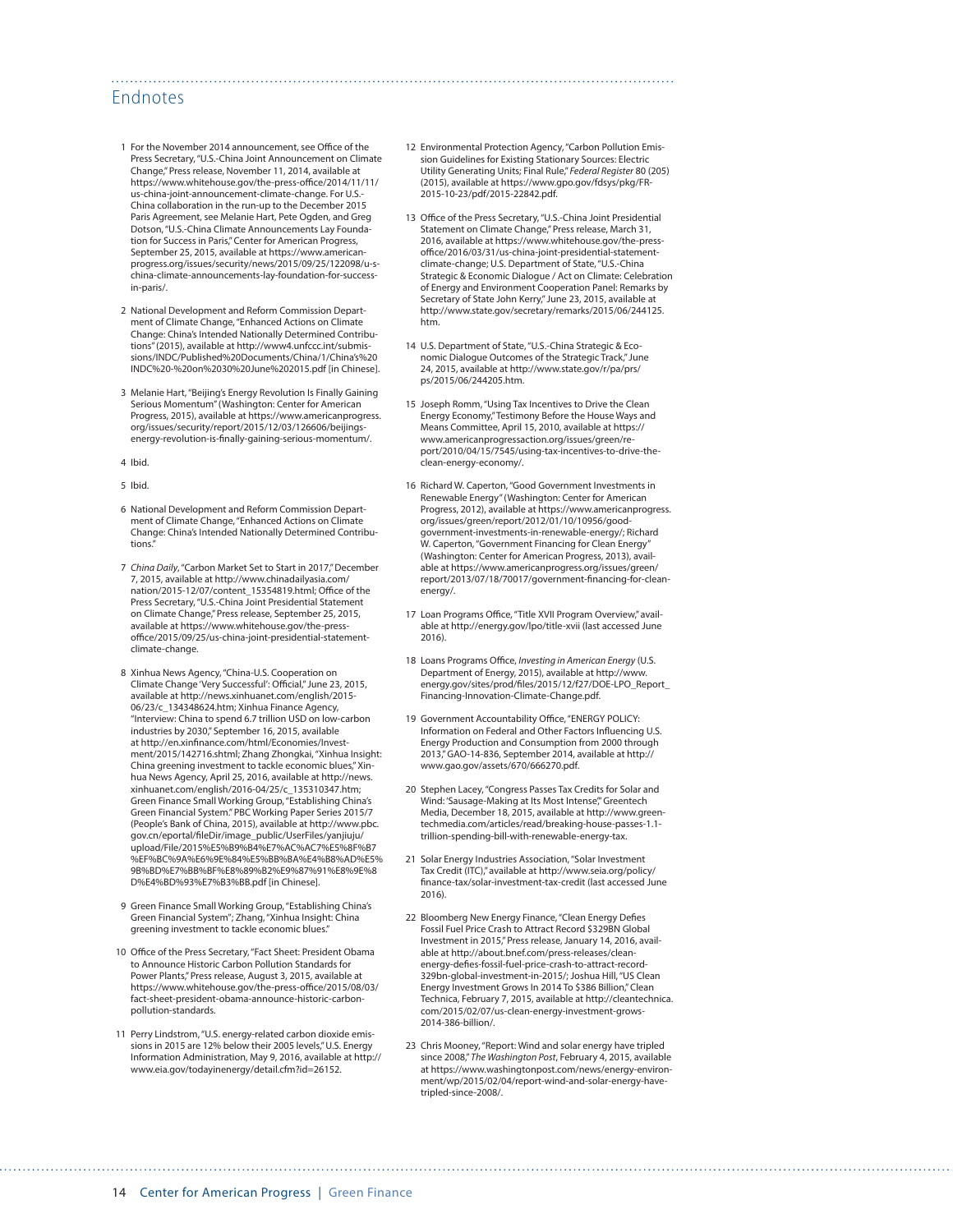- 24 Lacey, "Congress Passes Tax Credits for Solar and Wind: 'Sausage-Making at Its Most Intense".
- 25 Luke Mills and Joseph Byrne, "Global Trends in Clean Energy Investment" (New York: Bloomberg New Energy Finance, 2016), available at [http://about.bnef.com/content/uploads/](http://about.bnef.com/content/uploads/sites/4/2016/04/BNEF-Clean-energy-investment-Q1-2016-factpack.pdf) [sites/4/2016/04/BNEF-Clean-energy-investment-Q1-](http://about.bnef.com/content/uploads/sites/4/2016/04/BNEF-Clean-energy-investment-Q1-2016-factpack.pdf) [2016-factpack.pdf](http://about.bnef.com/content/uploads/sites/4/2016/04/BNEF-Clean-energy-investment-Q1-2016-factpack.pdf); Bloomberg New Energy Finance, "Clean Energy Defies Fossil Fuel Price Crash to Attract Record \$329BN Global Investment in 2015."
- 26 Bloomberg New Energy Finance, "Clean Energy Defies Fossil Fuel Price Crash to Attract Record \$329BN Global Investment in 2015."
- 27 U.N. Economic and Social Commission for Asia and the Pacific and Korea International Cooperation Agency, "Case Study: China's renewable energy policies" (2012), available at [http://www.unescap.org/sites/default/files/14.%20CS-](http://www.unescap.org/sites/default/files/14.%20CS-China-Renewable-Energy-Policies.pdf)[China-Renewable-Energy-Policies.pdf](http://www.unescap.org/sites/default/files/14.%20CS-China-Renewable-Energy-Policies.pdf).
- 28 Central Committee of the Communist Party of China, "Integrated Reform Plan for Promoting Ecological Progress," September 21, 2015, available at [http://www.gov.cn/guowuyu](http://www.gov.cn/guowuyuan/2015-09/21/content_2936327.htm)[an/2015-09/21/content\\_2936327.htm](http://www.gov.cn/guowuyuan/2015-09/21/content_2936327.htm) [in Chinese]; Central Committee of the Communist Party of China, "Integrated Reform Plan for Promoting Ecological Progress," September 22, 2015, available at [http://english.gov.cn/policies/lat](http://english.gov.cn/policies/latest_releases/2015/09/22/content_281475195492066.htm)[est\\_releases/2015/09/22/content\\_281475195492066.htm](http://english.gov.cn/policies/latest_releases/2015/09/22/content_281475195492066.htm) [English translation]. See also China Securities Network, "Central Bank's MA Jun: Green Finance System Has Already Become National Strategy," November 29, 2015, available at [http://finance.sina.com.cn/china/20151129/085023880389.](http://finance.sina.com.cn/china/20151129/085023880389.shtml) [shtml](http://finance.sina.com.cn/china/20151129/085023880389.shtml) [in Chinese].

29 Ibid.

- 30 Xinhua News Agency, "Outline of the 13th Five-Year Development Plan for National Economic and Social Development," March 17, 2016, available at [http://www.gov.cn/](http://www.gov.cn/xinwen/2016-03/17/content_5054992.htm) [xinwen/2016-03/17/content\\_5054992.htm](http://www.gov.cn/xinwen/2016-03/17/content_5054992.htm) [in Chinese].
- 31 For a good overview of China's reform policy process, see Barry Naughton, "'Deepening Reform': The Organization and the Emerging Strategy," *China Leadership Monitor* (44) (2014): 1–14, available at [http://www.hoover.org/publica](http://www.hoover.org/publications/china-leadership-monitor/china-leadership-monitor-summer-2014)[tions/china-leadership-monitor/china-leadership-monitor](http://www.hoover.org/publications/china-leadership-monitor/china-leadership-monitor-summer-2014)[summer-2014;](http://www.hoover.org/publications/china-leadership-monitor/china-leadership-monitor-summer-2014) Ann Florini, Hairong Lai, and Yeling Tan, *China Experiments: From Local Innovations to National Reform* (Washington: Brookings Institution Press, 2012).
- 32 People's Bank of China, "Zhong guo ren min yin hang lv se jin rong zhai quan gong gao (People's Bank of China Announcement on Green Finance Bonds)," December 15, 2015, available at [http://greenfinance.org.cn/displaynews.](http://greenfinance.org.cn/displaynews.php?id=453) [php?id=453](http://greenfinance.org.cn/displaynews.php?id=453) [in Chinese]. Kelly Yu, "Green Bonds, Green Boundaries: Building China's green financial system on a solid foundation," International Institute for Sustainable Development, January 29, 2016, available at [http://www.](http://www.iisd.org/library/green-bonds-green-boundaries) [iisd.org/library/green-bonds-green-boundaries](http://www.iisd.org/library/green-bonds-green-boundaries).
- 33 National Development and Reform Commission, "Green Bond Issuance Guidelines" (2015), available at [http://www.ndrc.gov.cn/zcfb/zcfbtz/201601/](http://www.ndrc.gov.cn/zcfb/zcfbtz/201601/W020160108387358036407.pdf) [W020160108387358036407.pdf](http://www.ndrc.gov.cn/zcfb/zcfbtz/201601/W020160108387358036407.pdf); Yu, "Green Bonds, Green Boundaries: Building China's green financial system on a solid foundation."
- 34 Xinhua News Agency, "China becomes top green bond issuer: Moody's," April 21, 2016, available at [http://news.](http://news.xinhuanet.com/english/2016-04/21/c_135299893.htm) [xinhuanet.com/english/2016-04/21/c\\_135299893.htm.](http://news.xinhuanet.com/english/2016-04/21/c_135299893.htm)
- 35 Ibid.
- 36 Ibid.
- 37 Cecily Liu, "China on track to build world's largest green bond market," *China Daily*, March 4, 2016, available at [http://europe.chinadaily.com.cn/business/2016-03/04/con](http://europe.chinadaily.com.cn/business/2016-03/04/content_23746490.htm)tent\_23746490.htm
- 38 China Society for Finance and Banking Green Finance Committee, "People's Bank of China Green Financial Bond Guidelines Announcement (2015) Number 39" December 12, 2015, available at [http://greenfinance.org.cn/displaynews.](http://greenfinance.org.cn/displaynews.php?id=453) [php?id=453](http://greenfinance.org.cn/displaynews.php?id=453) [in Chinese].
- 39 China Society for Finance and Banking Green Finance Committee, "China Green Bond Endorsed Project Catalogue (2015 Edition)," December 22, 2015, available at [http://](http://greenfinance.org.cn/displaynews.php?cid=79&id=468) [greenfinance.org.cn/displaynews.php?cid=79&id=468](http://greenfinance.org.cn/displaynews.php?cid=79&id=468).
- 40 For the halt on coal construction, see Feng Hao, "China Puts an Emergency Stop on Coal Power Construction," *The Diplomat*, April 7, 2016, available at [http://thediplomat.](http://thediplomat.com/2016/04/china-puts-an-emergency-stop-on-coal-power-construction/) [com/2016/04/china-puts-an-emergency-stop-on-coal](http://thediplomat.com/2016/04/china-puts-an-emergency-stop-on-coal-power-construction/)[power-construction/](http://thediplomat.com/2016/04/china-puts-an-emergency-stop-on-coal-power-construction/).
- 41 U.S. Department of State, "Mobilizing Climate Finance," available at [http://www.state.gov/e/oes/climate/faststart/index.](http://www.state.gov/e/oes/climate/faststart/index.htm) [htm](http://www.state.gov/e/oes/climate/faststart/index.htm) (last accessed June 2016).
- 42 U.S. Department of the Treasury, *International Programs Congressional Justification for Appropriations FY 2017*, available at [https://www.treasury.gov/about/budget-performance/](https://www.treasury.gov/about/budget-performance/CJ17/FY%202017%20Congressional%20Justification%20FINAL%20VERSION%20PRINT%202.4.16%2012.15pm.pdf) [CJ17/FY%202017%20Congressional%20Justification%20](https://www.treasury.gov/about/budget-performance/CJ17/FY%202017%20Congressional%20Justification%20FINAL%20VERSION%20PRINT%202.4.16%2012.15pm.pdf) [FINAL%20VERSION%20PRINT%202.4.16%2012.15pm.pdf](https://www.treasury.gov/about/budget-performance/CJ17/FY%202017%20Congressional%20Justification%20FINAL%20VERSION%20PRINT%202.4.16%2012.15pm.pdf)  (last accessed June 2016).
- 43 U.S. Department of the Treasury, "U.S. Takes a Significant Step Toward A Clean Energy Future," Press release, October 29, 2013, available at [https://www.treasury.gov/press](https://www.treasury.gov/press-center/press-releases/Pages/jl2195.aspx)[center/press-releases/Pages/jl2195.aspx.](https://www.treasury.gov/press-center/press-releases/Pages/jl2195.aspx)
- 44 World Bank, "Toward a Sustainable Energy Future for All: Directions for the World Bank Group's Energy Sector" (2013), available at [http://www-wds.worldbank.org/external/de](http://www-wds.worldbank.org/external/default/WDSContentServer/WDSP/IB/2013/07/17/000456286_20130717103746/Rendered/PDF/795970SST0SecM00box377380B00PUBLIC0.pdf)[fault/WDSContentServer/WDSP/IB/2013/07/17/000456286\\_](http://www-wds.worldbank.org/external/default/WDSContentServer/WDSP/IB/2013/07/17/000456286_20130717103746/Rendered/PDF/795970SST0SecM00box377380B00PUBLIC0.pdf) [20130717103746/Rendered/PDF/795970SST0SecM00box37](http://www-wds.worldbank.org/external/default/WDSContentServer/WDSP/IB/2013/07/17/000456286_20130717103746/Rendered/PDF/795970SST0SecM00box377380B00PUBLIC0.pdf) [7380B00PUBLIC0.pdf](http://www-wds.worldbank.org/external/default/WDSContentServer/WDSP/IB/2013/07/17/000456286_20130717103746/Rendered/PDF/795970SST0SecM00box377380B00PUBLIC0.pdf).
- 45 Organisation for Economic Co-operation and Development, "Arrangement on Officially Supported Export Credits" (2016), available at [http://www.oecd.org/officialdocuments/](http://www.oecd.org/officialdocuments/publicdisplaydocumentpdf/?doclanguage=en&cote=tad/pg(2016)1) [publicdisplaydocumentpdf/?doclanguage=en&cote=tad/](http://www.oecd.org/officialdocuments/publicdisplaydocumentpdf/?doclanguage=en&cote=tad/pg(2016)1) [pg\(2016\)1.](http://www.oecd.org/officialdocuments/publicdisplaydocumentpdf/?doclanguage=en&cote=tad/pg(2016)1)
- 46 Executive Order no. 13677, *Climate-Resilient International Development* (2014), available at [https://www.gpo.gov/](https://www.gpo.gov/fdsys/pkg/DCPD-201400695/pdf/DCPD-201400695.pdf) [fdsys/pkg/DCPD-201400695/pdf/DCPD-201400695.pdf.](https://www.gpo.gov/fdsys/pkg/DCPD-201400695/pdf/DCPD-201400695.pdf)
- 47 Office of the Press Secretary, "U.S.-China Joint Presidential Statement on Climate Change," September 25, 2015.
- 48 World Bank Group Finances, "Biggest donors by countries 2010," available at [https://finances.worldbank.org/Financial-](https://finances.worldbank.org/Financial-Intermediary-Funds/Biggest-donors-by-countries-2010/r2cs-ptjn)[Intermediary-Funds/Biggest-donors-by-countries-2010/](https://finances.worldbank.org/Financial-Intermediary-Funds/Biggest-donors-by-countries-2010/r2cs-ptjn) [r2cs-ptjn](https://finances.worldbank.org/Financial-Intermediary-Funds/Biggest-donors-by-countries-2010/r2cs-ptjn) (last accessed June 2016).
- 49 Authors' interviews with Chinese experts and officials, Beijing, China, March 2016.
- 50 Michael Forsythe, "China's Emissions Pledges Are Undercut by Boom in Coal Projects Abroad," *The New York Times*, December 11, 2015, available at [http://www.nytimes.](http://www.nytimes.com/2015/12/12/world/asia/chinas-emissions-pledges-are-undercut-by-boom-in-coal-projects-abroad.html?_r=0) [com/2015/12/12/world/asia/chinas-emissions-pledges-are](http://www.nytimes.com/2015/12/12/world/asia/chinas-emissions-pledges-are-undercut-by-boom-in-coal-projects-abroad.html?_r=0)[undercut-by-boom-in-coal-projects-abroad.html?\\_r=0.](http://www.nytimes.com/2015/12/12/world/asia/chinas-emissions-pledges-are-undercut-by-boom-in-coal-projects-abroad.html?_r=0)
- 51 Jiayi Zhou, Karl Hallding, and Guoyi Han, "The Trouble with China's 'One Belt One Road' Strategy," *The Diplomat*,June 26, 2015, available at [http://thediplomat.com/2015/06/](http://thediplomat.com/2015/06/the-trouble-with-the-chinese-marshall-plan-strategy/) [the-trouble-with-the-chinese-marshall-plan-strategy/](http://thediplomat.com/2015/06/the-trouble-with-the-chinese-marshall-plan-strategy/); Liu Rui, "Hua jie chan neng guo sheng xu li bi 'ling he bo yi' (Strenuously Avoid 'Zero Sum Game' in Resolving Excess Production)," *People's Tribune*, April 1, 2016, available at [http://paper.people.com.cn/rmlt/html/2016-04/01/con](http://paper.people.com.cn/rmlt/html/2016-04/01/content_1682951.htm)[tent\\_1682951.htm](http://paper.people.com.cn/rmlt/html/2016-04/01/content_1682951.htm) [in Chinese]; BBC Chinese News Portal, "Zhuan jia: zhong guo chan neng guo sheng dao hai wai xun sheng cun shi duan shi (Expert: Excess Chinese Production Seeking Survival Overseas Lacks Foresight)," July 22, 2015, available at [http://www.bbc.com/zhongwen/simp/](http://www.bbc.com/zhongwen/simp/china/2015/07/150722_ana_china_industry_overcapacity) [china/2015/07/150722\\_ana\\_china\\_industry\\_overcapacity](http://www.bbc.com/zhongwen/simp/china/2015/07/150722_ana_china_industry_overcapacity) [in Chinese].